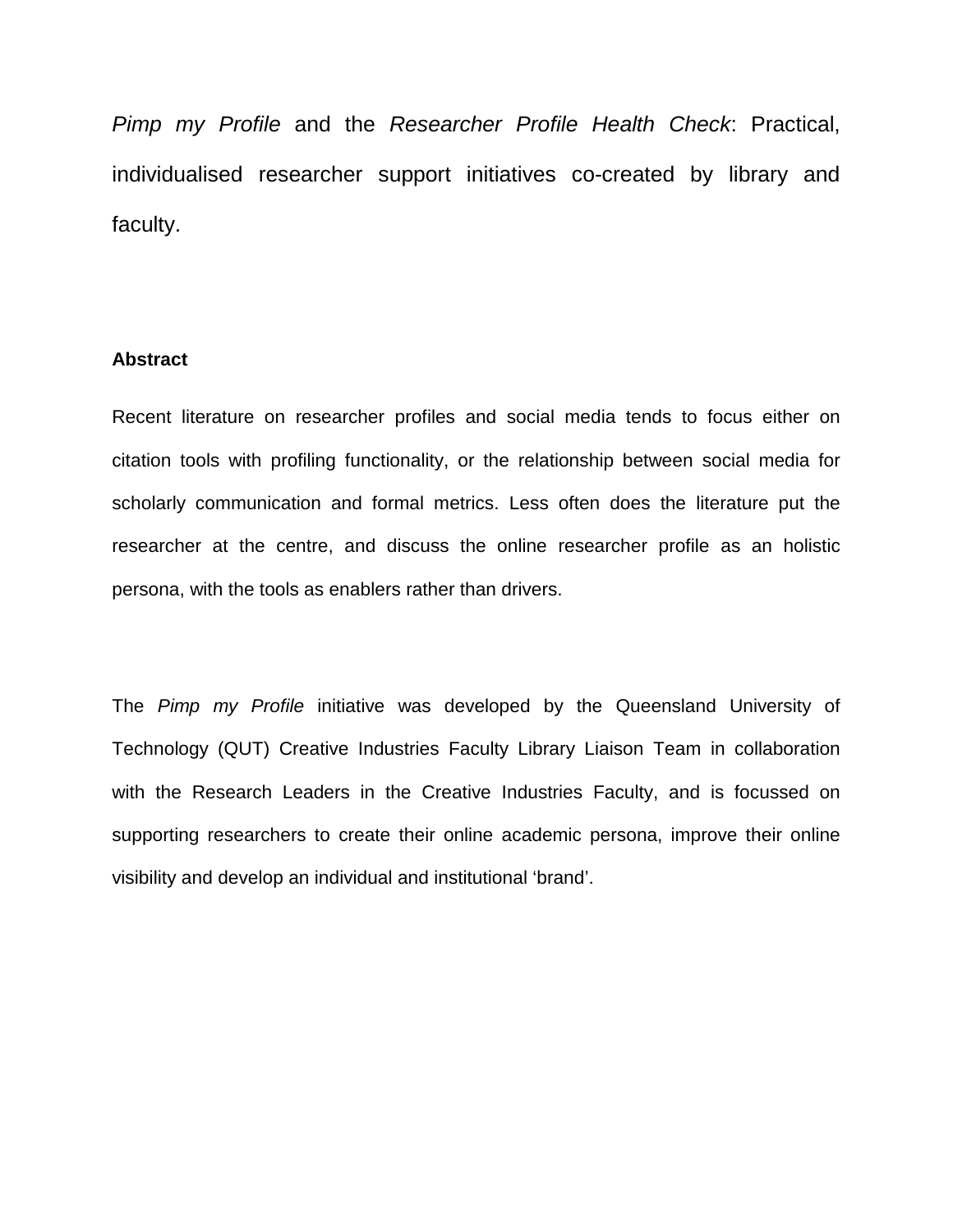## **Introduction**

Recent literature on researcher profiles and social media tends to focus either on citation tools with profiling functionality, or the relationship between the use of social media for scholarly communication and subsequent metrics. Less often does the literature put the researcher at the centre, and discuss the online researcher profile as an holistic persona, with the tools as enablers rather than drivers.

University research support activities often focus on the mechanics of profiling tools, with online guides presenting long lists of platforms, databases and metrics services. These guides do not encourage researchers to think in terms of their online persona in a coordinated, strategic way.

The *Pimp my Profile*<sup>[1](#page-1-0)</sup> initiative was developed in September 2015 by the Creative Industries Faculty library liaison team (CI library liaison team) in collaboration with the Research Leaders in the Creative Industries Faculty (CI), and is aligned with the faculty's strategic vision for developing the online visibility of its researchers. The *Pimp my Profile* initiative led to the *Researcher Profile Health Check* service.

<span id="page-1-0"></span><sup>&</sup>lt;sup>1</sup>A popular culture reference to the television show *Pimp my Ride*, with this particular meaning of the word 'pimp' being used in the vernacular since the 1990s (Thorne, 2014, p. 333).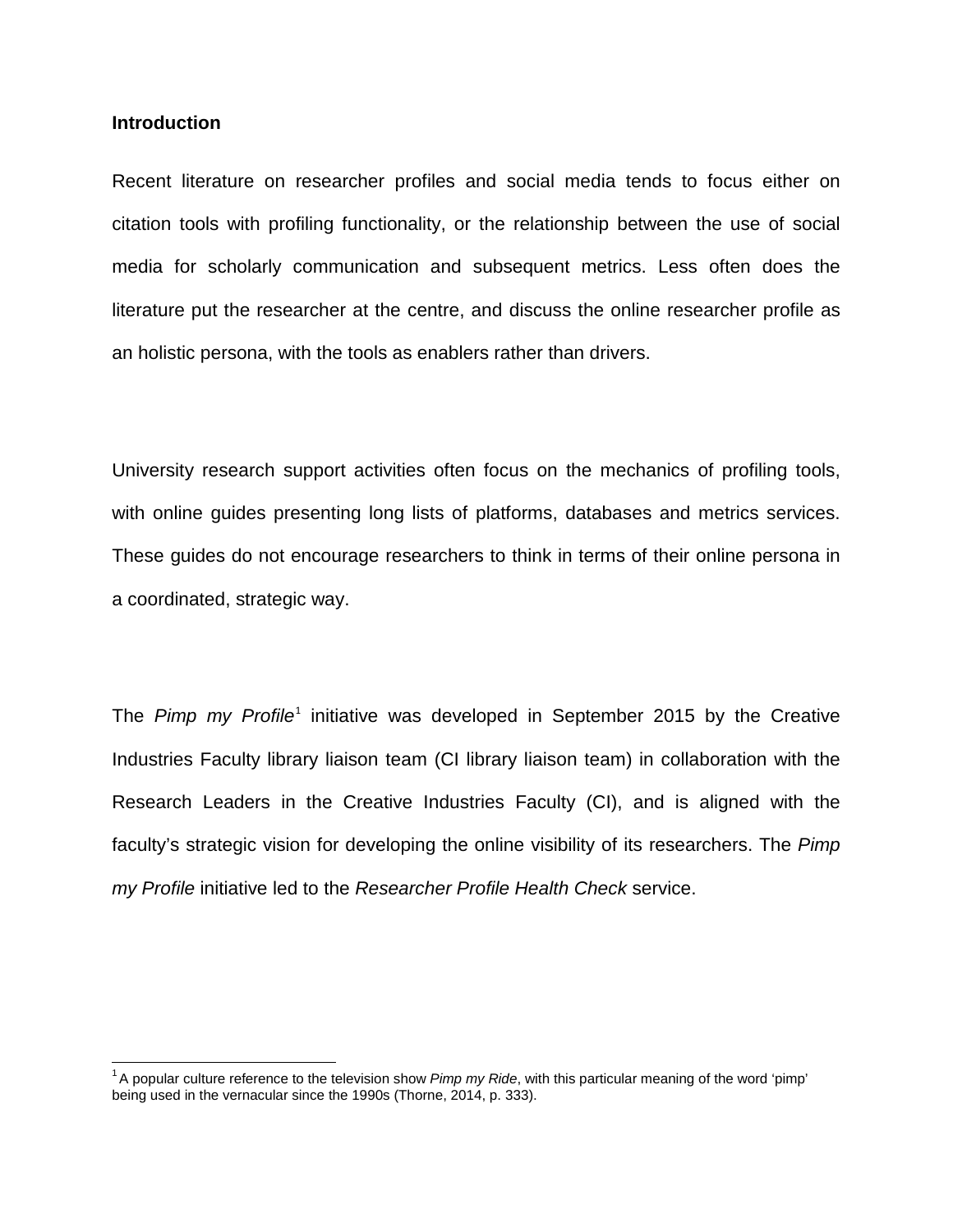The *Pimp my Profile* workshop takes researchers through a three step guide to creating an online presence; the *Researcher Profile Health Check*<sup>[2](#page-2-0)</sup> service provides individualised feedback and practical suggestions on how researchers can maximise their online visibility. In both cases the persona of the researcher is at the centre.

Feedback from participants has been overwhelmingly positive, both for the approach and the outcomes. Faculty Research Leaders report that the relationship between the faculty and the library has grown closer over the previous twelve month. The library in general, and the CI library liaison team in particular are considered as part of the faculty, contributing positively to the faculty's research culture, and are seen as 'go to' partners in the research support space.

# **Faculty Background**

The Creative Industries Faculty is a 'super faculty' incorporating sixteen disciplines grouped into two schools: Design; and Media, Entertainment and Creative Arts (MECA). It was one of the first such faculties in the world, and the first in Australia when founded in 2000. Degree programmes are offered across nineteen study areas, demonstrating the complexity and variety of the faculty.

<span id="page-2-0"></span> <sup>2</sup> Developed independently from the Piirus *Digital Identity Health Check for Academics*: <https://www.piirus.ac.uk/benefits>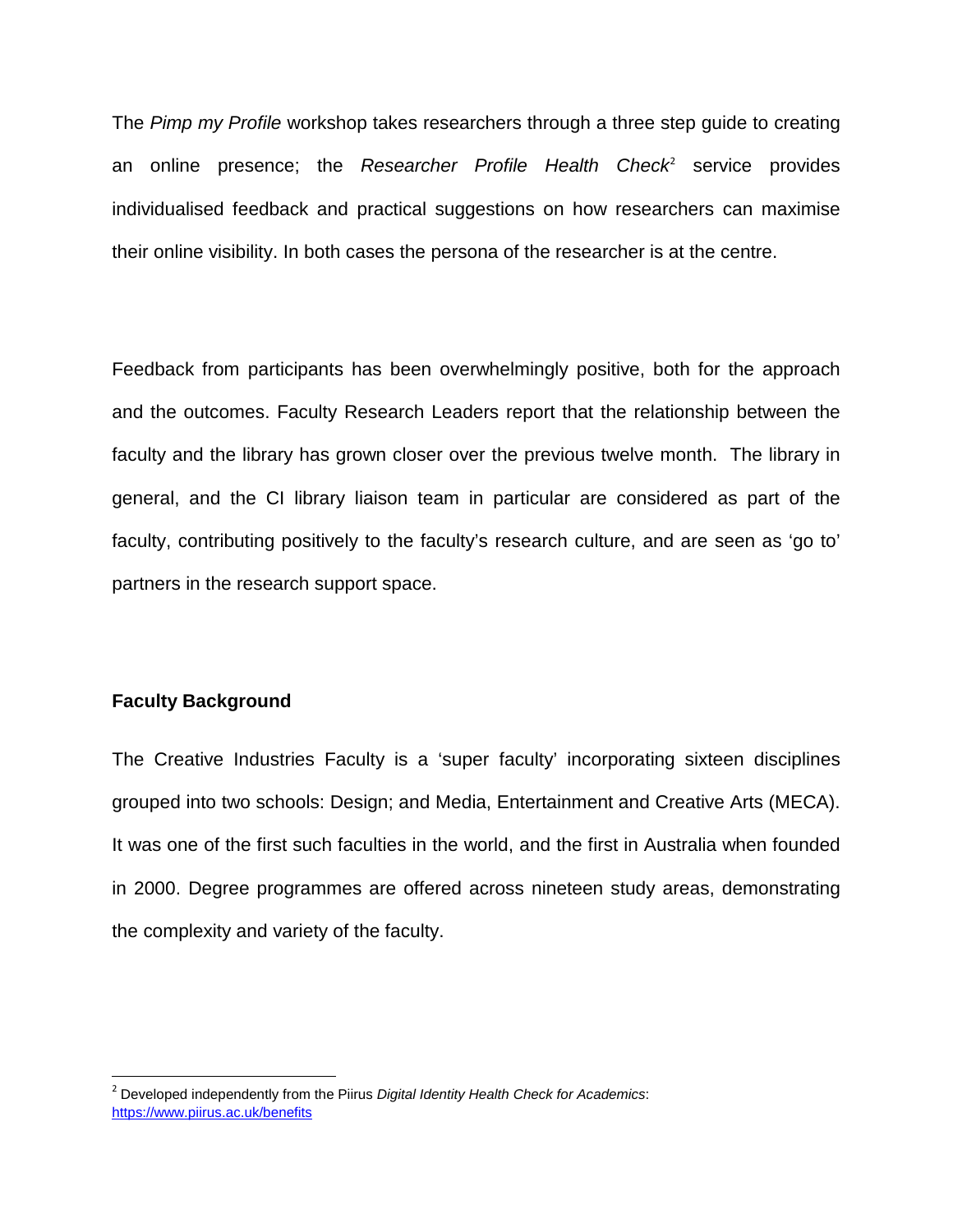# **Creative Industries Discipline Areas**

- Architecture
- Fashion
- Industrial design
- Interaction and visual design
- Interior design
- Landscape architecture

# *Design Media, Entertainment and Creative Arts*

- Creative writing and literary studies
- **Dance** 
	- Drama
		- o Acting
		- o Technical production
- Entertainment **industries**
- Film, screen and animation
- Journalism, media and communication
- Music and sound
- Visual arts

The faculty is recognised for its research strengths in three priority areas: Digital media, communication and culture; Innovation in the performing and digital arts; and Sustainability and innovation in design. In 2012, it earned an ERA 4 in *Studies in Creative Arts and Writing* (FOR 19), and an ERA 5 in *Language, Communication and Culture* (FOR 20). The faculty also has a focus on studio pedagogies, practice-led research, and non-traditional research outputs (NTROs). The faculty is engaged in interdisciplinary and cross-faculty research – both within QUT and with other institutions in Australia - as well as emphasising industry partnerships and international collaboration.

Strategic research leadership for the faculty rests with the Assistant Dean - Research and International Engagement (RIE). Research strategy is further developed,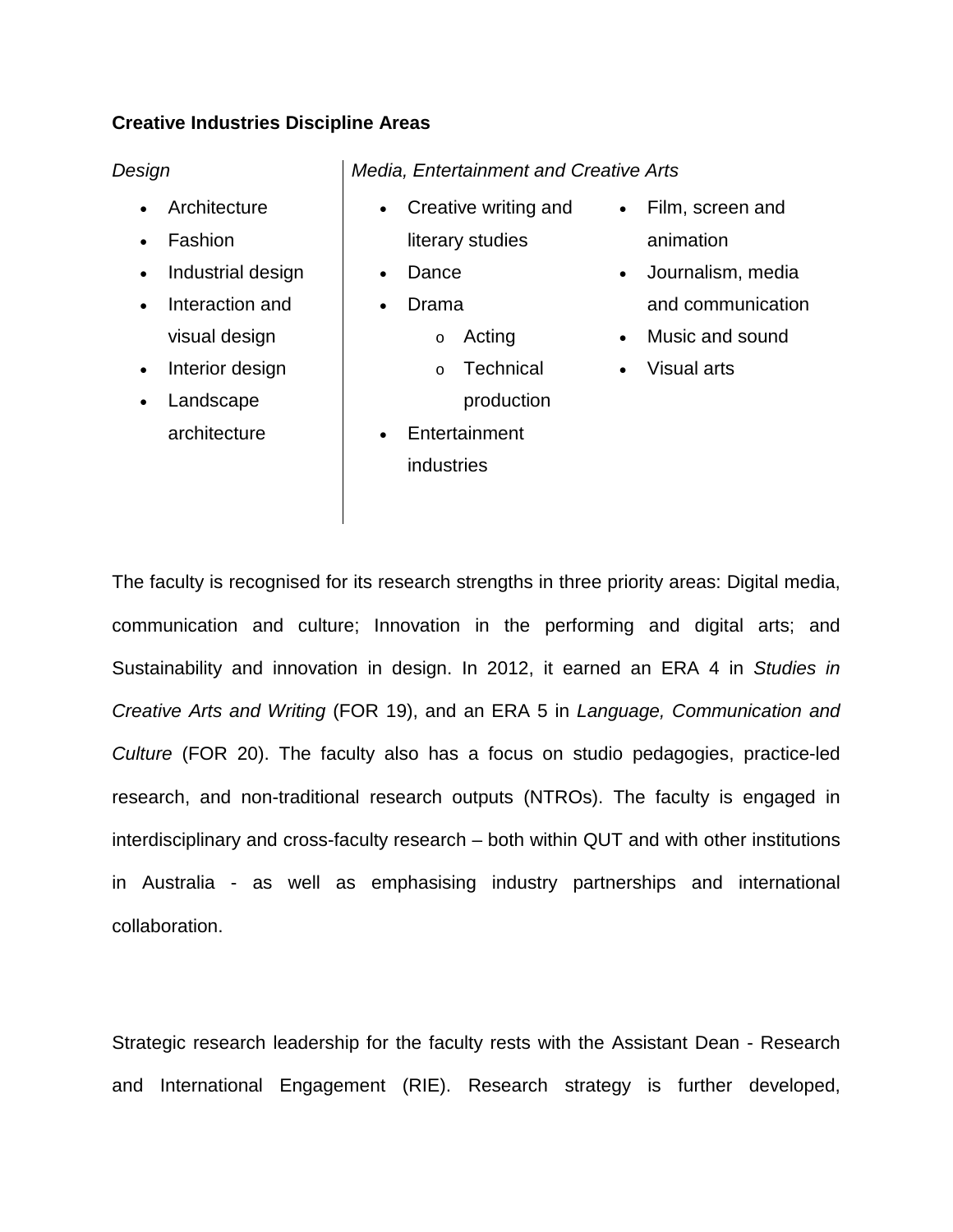communicated and operationalised via the Research Quality Director and the Research Leaders for the three focus areas of design; media and communication; and entertainment and creative Arts. It is with the Research Quality Director, the Research Leaders as well as the Heads of Discipline that the CI librarians work most closely to develop and operationalise research support services tailored to the needs of the faculty.

## **The Creative Industries Library Liaison Team**

The CI library liaison team consists of two and half Liaison Librarians (CI librarians), one and a half Library Advisers (qualified librarians) and one Academic Skills Adviser. Liaison Librarians are responsible for outward-facing services to the faculty. They establish and maintain relationships with teaching, research and professional staff and offer services around learning and teaching, information resources and faculty-specific research support. Each has primary responsibility for a set of disciplines, as well as a coordinating role within the team in either learning and teaching, blended learning or research support.

CI Library Advisers support the CI librarians operationally, for example they are responsible for developing and maintaining the subject guides hosted by the LibGuide platform. They also provide direct support services to any undergraduate student, via the library's physical and virtual service points. The Academic Skills Adviser provides direct support to any undergraduate student via the library's Study Solutions service, via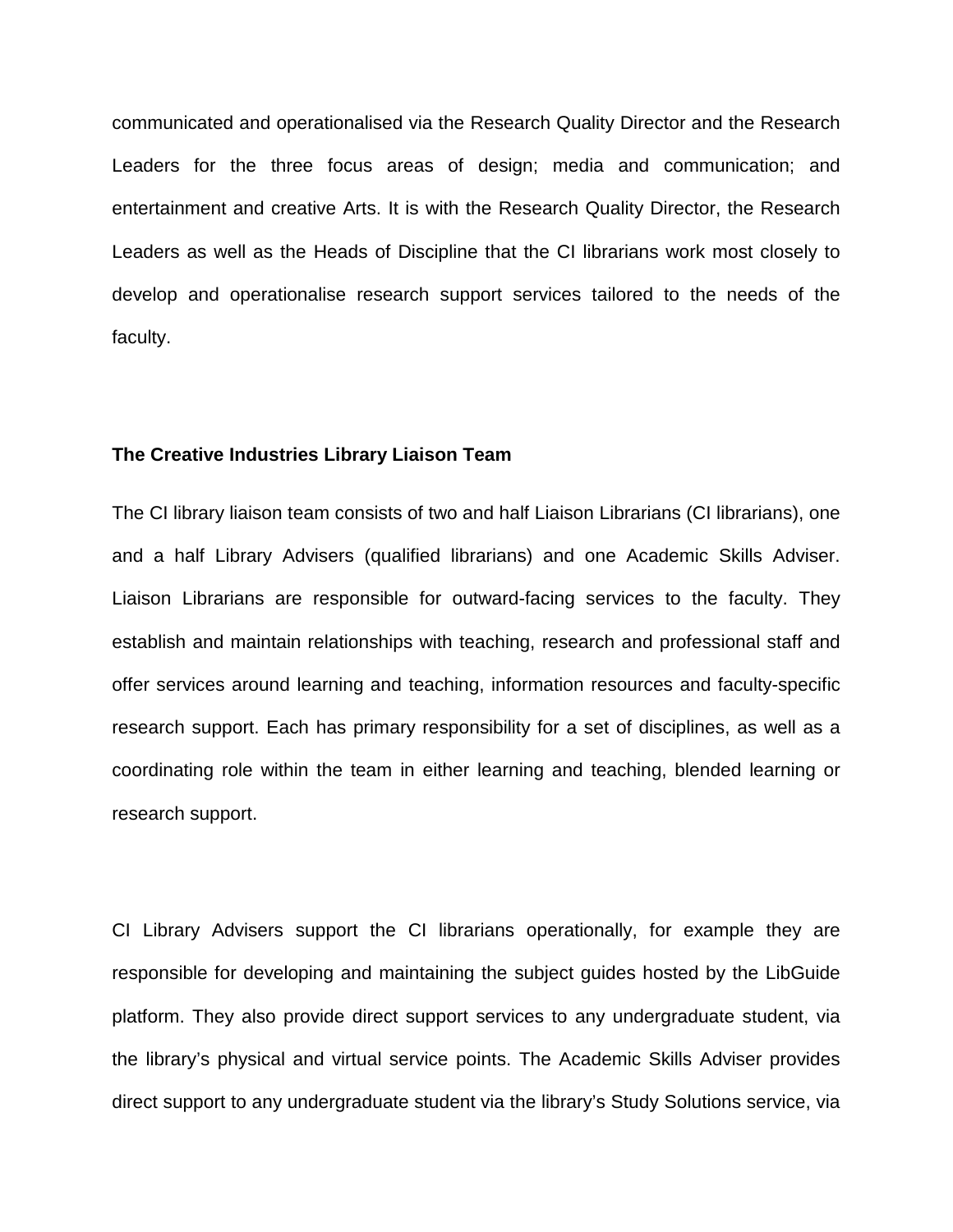individual referrals for ongoing support and by working with unit coordinators of the Creative Industries Faculty.

### **From 'Publish or Perish' to 'Visible or Vanish'**

Since John Lamp (2012) coined the phrase "visible or vanish" the most commonly held point of view emerging from the literature is that the modern researcher must embrace social media (Tregoning, 2016). It is virtually an obligation to disseminate research via social media (Sugimoto, 2016) and to create an academic online persona (Marshall, 2015). There are several drivers behind this.

Firstly, technology has disrupted the traditional mechanisms of scholarly communication (Dunleavy, 2015; Dunleavy & Gilson, 2012; Ensor, 2014; Lamp, 2012), and an academic who does not engage with some form of social media for dissemination is disengaged from their community (Ensor, 2014). Using social media platforms to disseminate research in plain language, as a story (Terras, 2012), enables research to reach the widest possible audience (Dunleavy, 2015). Burton, Farrelly and Papa (2015) refer to this as 'socialising' one's research.

Secondly, different social media platforms enable different types of conversations to take place, and alternative metric methods are attempting to capture the impact around these conversations (National Innovation and Science Agenda: Australian Research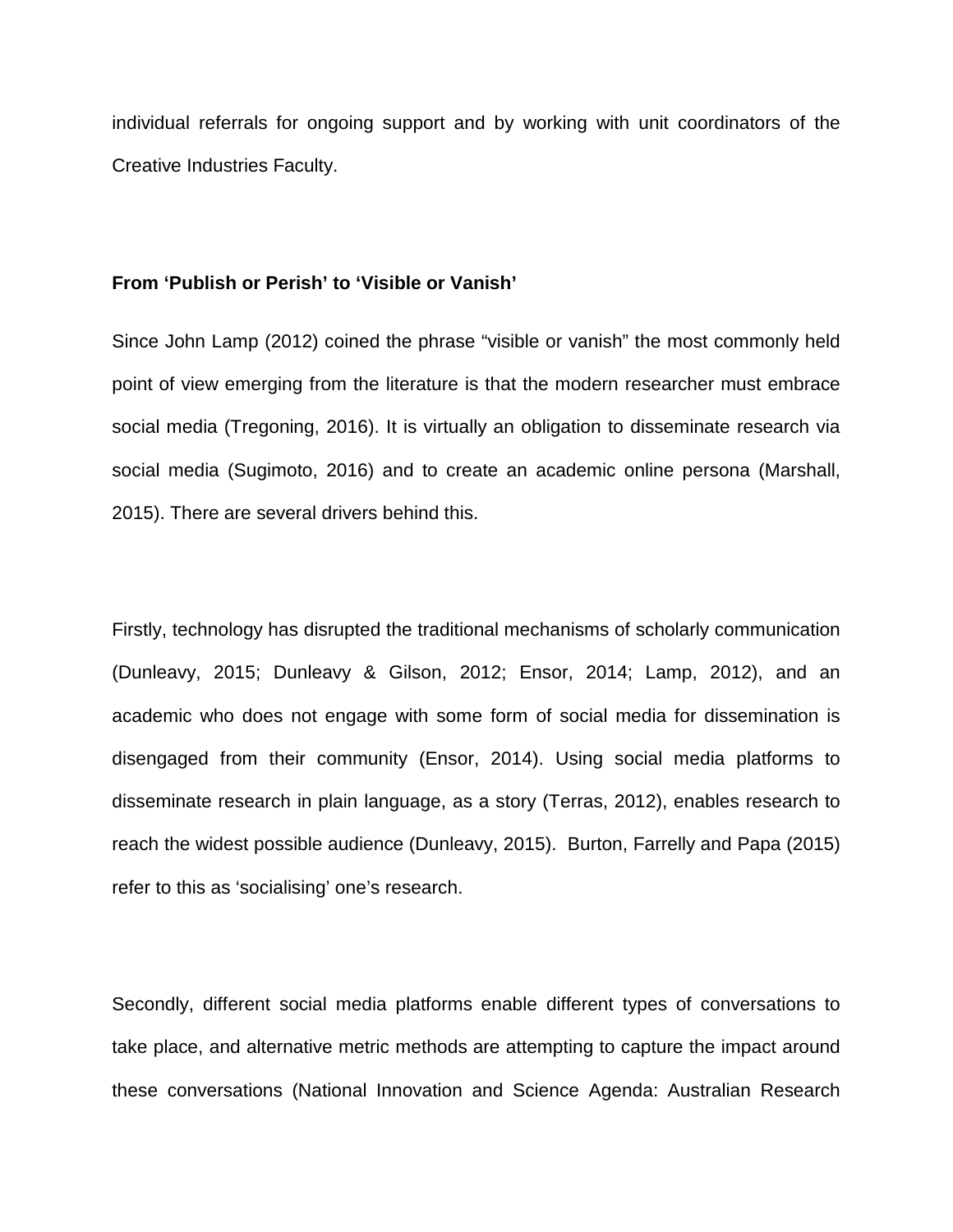Council, 2016). However, one must acknowledge that it is a complex and contested field, with no way to accurately extrapolate measurements across discipline areas (Busch et al., 2015; Priem, 2016; Terras, 2012).

Thirdly, a researcher's CV is increasingly being replaced by various online profiles and the results of a Google search on their name (Bik & Goldstein, 2013; Terras, 2012; Tregoning, 2016). For instance, Professor Corey Bradshaw provocatively states that:

Pretty much every time I review a manuscript or a grant application, I google the researchers involved (at least the lead investigators). When I can't find their history, I get frustrated, generally become grumpy, and am probably less likely to give a positive review. And let's not even go there if you're looking for a job. Even with your CV and publications list in-hand, as a selection committee member, I will ALWAYS google you. When I find that you haven't even bothered to put yourself on the web, chances are you won't even make the interview list (Bradshaw, 2013).

## **The Researcher Profile as Online Persona**

John Tregoning (2016) likens creating and maintaining an online researcher presence to creating a brand. In three phases, he exhorts the researcher to "Be the Brand, Develop the Brand, and Sell the Brand", and while not all activities he suggests are digital, being online underpins this strategy.

There is no one right way to use social media in academia. But its use in the scholarly context challenges the traditional value systems around dissemination of research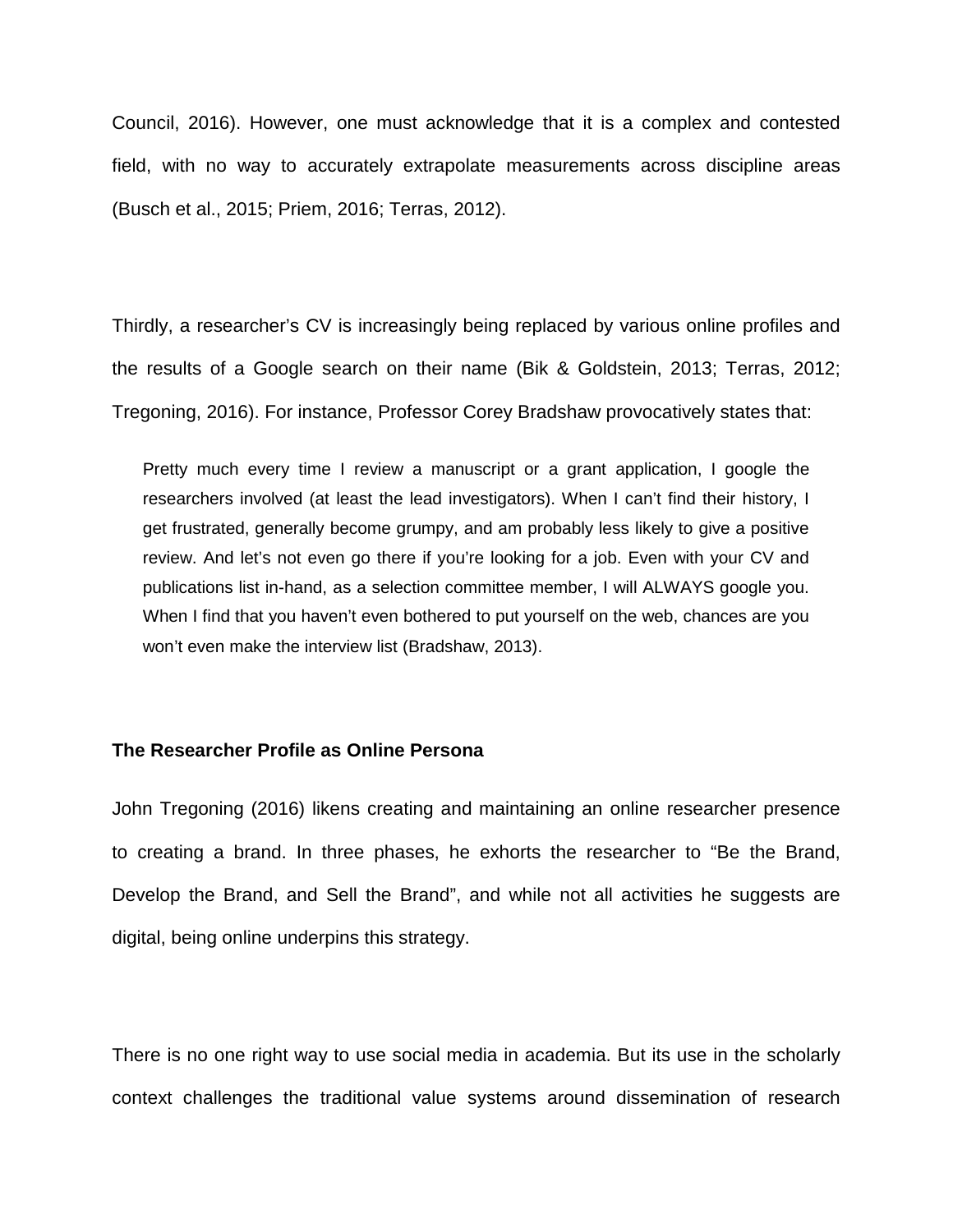(Miah, 2014), how impact is measured (Más-Bleda & Aguillo, 2013) and how the persona of the academic is presented in the public sphere (Marshall, 2015; Stewart, 2016). Not all researchers and academics are comfortable with being as assertively online as advocated by Bradshaw (2013) and Tregoning (2016). Many academics and researchers are concerned that the use of social media is time consuming, is perceived as banal, becomes an added workload and they report feeling uncomfortable with what they see as self-aggrandisement (Cann, Dimitriou, & Hooley, 2011; Lupton, 2014; Smith, 2015; Thelwall & Kousha, 2015). However social media use in the scholarly context is becoming ubiquitous, and those value systems will continue to be challenged.

## **What Are Australian Universities Doing?**

Every university in Australia provides some form of guidance and support around creating a researcher profile and using social media tools for dissemination and tracking of scholarship.

This is a fast changing landscape. A 2012 survey of library research support in Queensland universities did not investigate social media use specifically. However the report acknowledged that online profiles and social media optimisation were trending issues at that time (Richardson, Nolan-Brown, Loria, & Bradbury, 2012, p. 273).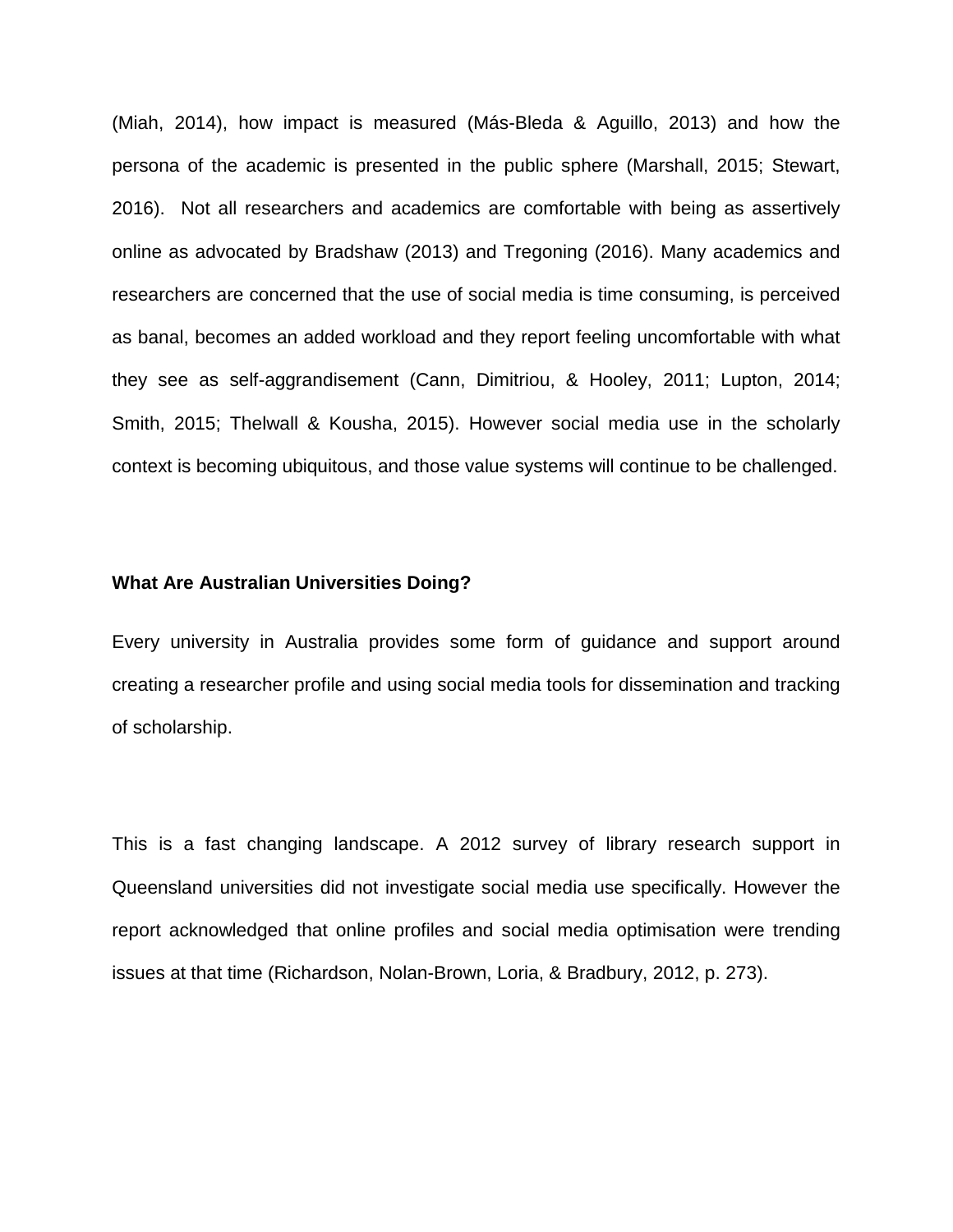Reproducing such a survey is not the intention of this paper. However a scan of Australian university websites gives an impression of how other universities are supporting researcher profiles. Most guidance emphasises the tools, while others provide guidance in terms of traditional end goals such as metrics. Only a few universities appear to be packaging the information so that it focusses on creating a persona, or provides the researcher with a framework or strategy to prioritise a variety of tools around their persona.

This is likely under-representing the support for the online academic persona, which is happening in workshops, seminars and other research events within universities. What can be seen are tool-centric, list-heavy guides published via library research support web pages. It appears that Australian university research support centres, libraries, and librarians are not formally publishing about support for the online academic persona.

#### **QUT Library Support for the Online Academic Persona**

Prior to the *Pimp my Profile* initiative there were existing seminars and workshops developed and delivered by both QUT library's centralised Research Support Team (open to any QUT staff member) and the CI librarians (offered to CI staff). These existing programmes tended to focus on impact tracking and strategic publishing from a fairly traditional approach. They did not emphasise the crafting of a research persona.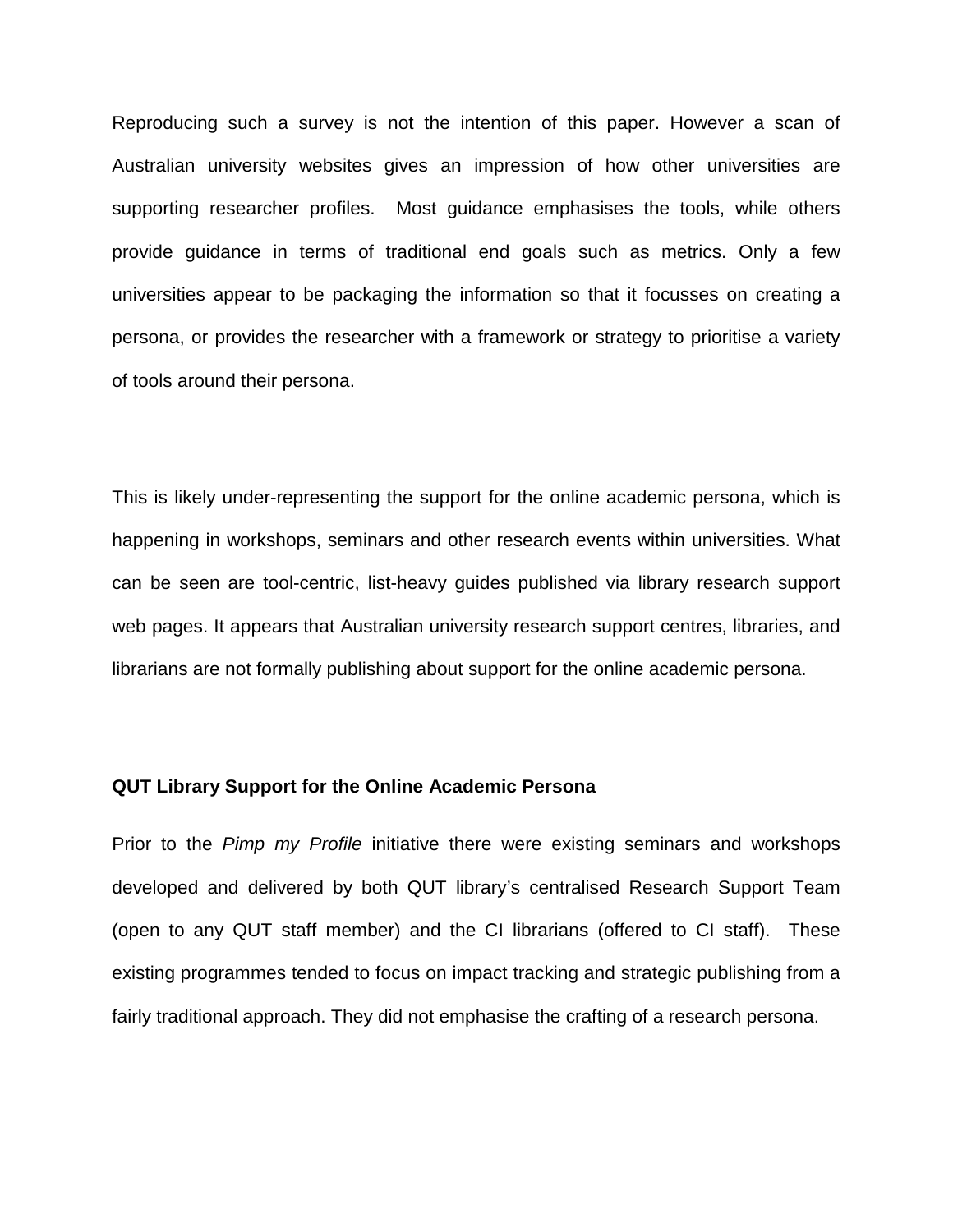The focus of the 2015 QUT Senior Staff Leadership Group Conference was 'Backing the Brand' (Queensland University of Technology: University Academic Board, 2015). In response, CI Research Leaders are focusing on "how to maximise external and end user impact by better, more co-ordinated exploitation of stuff we already do" and how to "build our name recognition as individuals and at the centre/institution level" (Professor Brian McNair, Professor of Journalism and Research Leader: Media and Communication - personal communication with the authors).

Professor McNair speaks from the context of the creative industries, where traditional research communication channels and standard impact metrics are less useful, as compared with faculty areas with a more traditional publishing and profiling culture (Konkiel, 2016).

A strategy to achieve this was introduced by Professor Marcus Foth, then CI Research Leader for the School of Design and  $F \circ R^3$  $F \circ R^3$  Code 12. In an email communication with the authors, Professor Foth said:

Right now, I'm increasingly concerned that having a paper in conference proceedings or a journal does obviously not guarantee that it is being picked up and read, so we need to do more to get the message out there, and create a "web presence" for our work that links back to ePrints. This should include:

- Wikipedia (new entries, revise existing entries, add references and links to our work)
- YouTube / vimeo videos that showcase our research

<span id="page-9-0"></span><sup>&</sup>lt;sup>3</sup> [1297.0 Australian and New Zealand Standard Research Classification](http://www.abs.gov.au/AUSSTATS/abs@.nsf/Lookup/1297.0Main+Features12008?OpenDocument) (ANZSRC), 2008.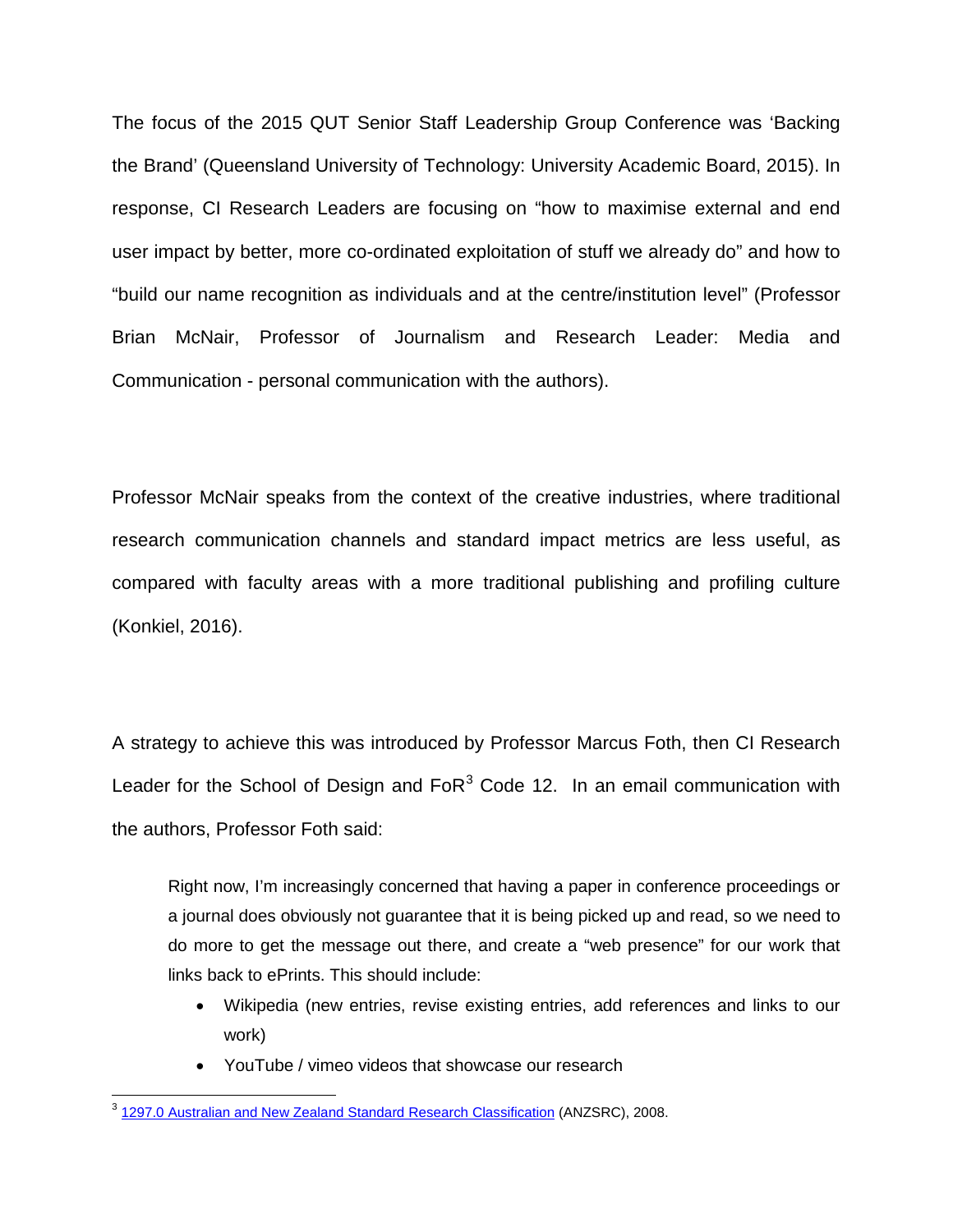- Articles in *The Conversation*
- Press releases for the media
- Personal website for online CV and pubs list / portfolio

I've started to lobby [the University's corporate communications] people to include more info on the next iteration of QUT's business cards, and your help would be appreciated. I think we should include at least a LinkedIn short URL … and Twitter username ….

Professor Foth also spoke in terms of researchers needing to ensure that their name become known, to create a brand which colleagues would associate with their work and their affiliated institution. He said, "We need to do more of this, and we need to do this better". Professor Foth and Professor McNair are implementing, at the faculty level, the 'Backing the Brand' vision of the university.

In response, CI librarians re-developed their existing support strategies, in collaboration with CI Research Leaders, to better align with faculty goals: The *Pimp my Profile* initiative was the result.

# **Operationalisation**

The strategy has three components: the *Create your Researcher Profile* online guide<sup>[4](#page-10-0)</sup>, the *Pimp my Profile* workshop, and the *Researcher Profile Health Check* service.

<span id="page-10-0"></span><sup>4</sup> [http://libguides.library.qut.edu.au/researcher\\_profile](http://libguides.library.qut.edu.au/researcher_profile)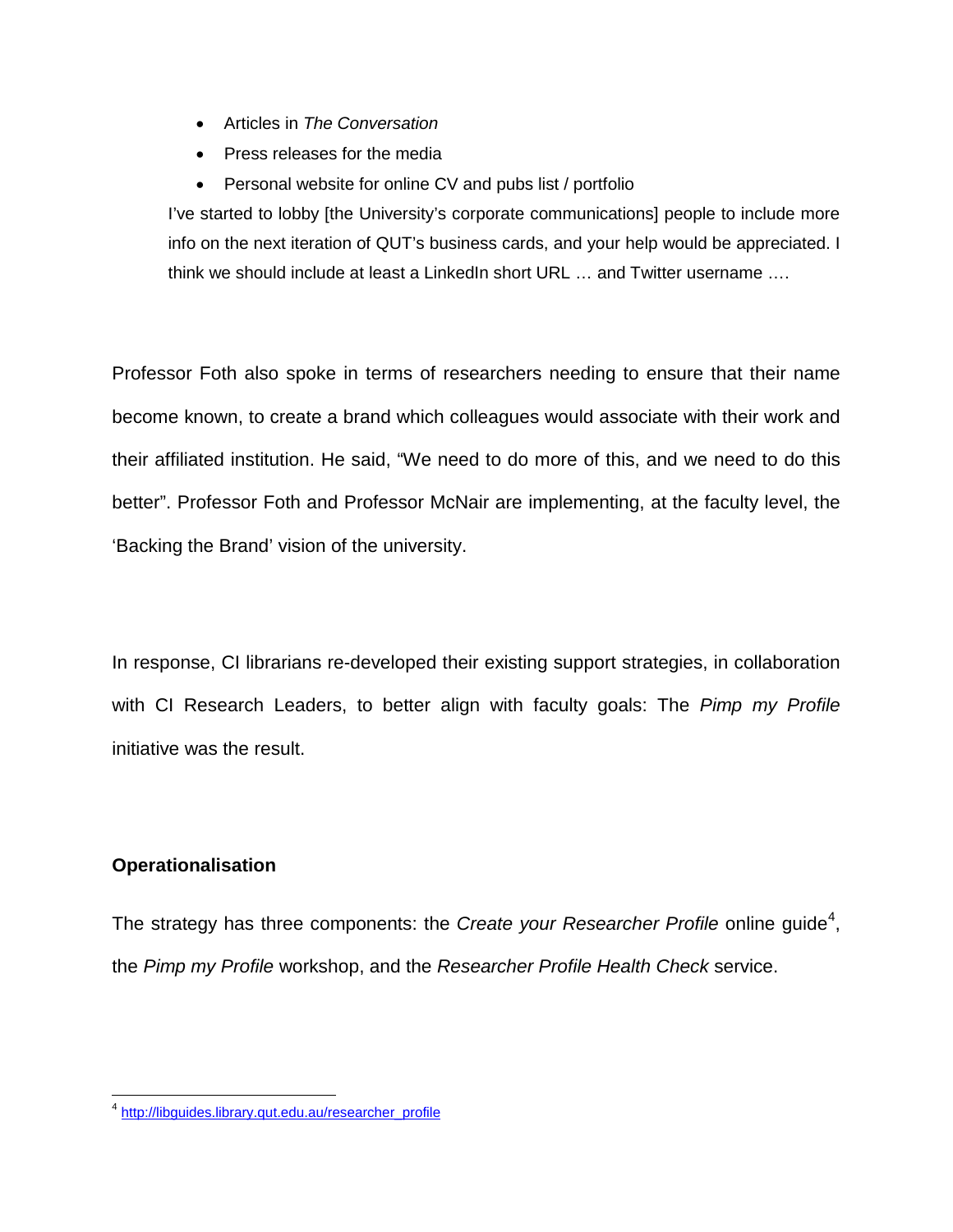The *Create Your Researcher Profile* online guide is a step-by-step framework which gives structure to the workshops and health checks, acts as a follow-up support resource, and functions as a stand-alone resource available to the whole university community.

The *Pimp My Profile* workshop was developed to address the gap between researchers learning about profile and social media platforms, and actually creating their online profile. The focus is hands on - getting things set up there and then.

The *Researcher Profile Health Check* service took a 'secret shopper' approach. CI librarians tested how the researcher appeared online, to answer the question w*hat do we find when we google you?* Taking the workshop content and the *Create Your Researcher Profile* guide as the model, CI librarians reported back to the academic with ideas on how to maximise their visibility and where to prioritise work on enhancing their online persona.

# **The Components in Detail**

## *Create Your Researcher Profile* guide

When developing the content of the quide, the needs of the researcher were the central focus. The tools and platforms are presented in a three-step approach - researchers can choose how much and how far to go with pimping their profile. The tools and platforms themselves do not drive the researcher's strategy – the personality and communication habits of the researcher determine the approach. The development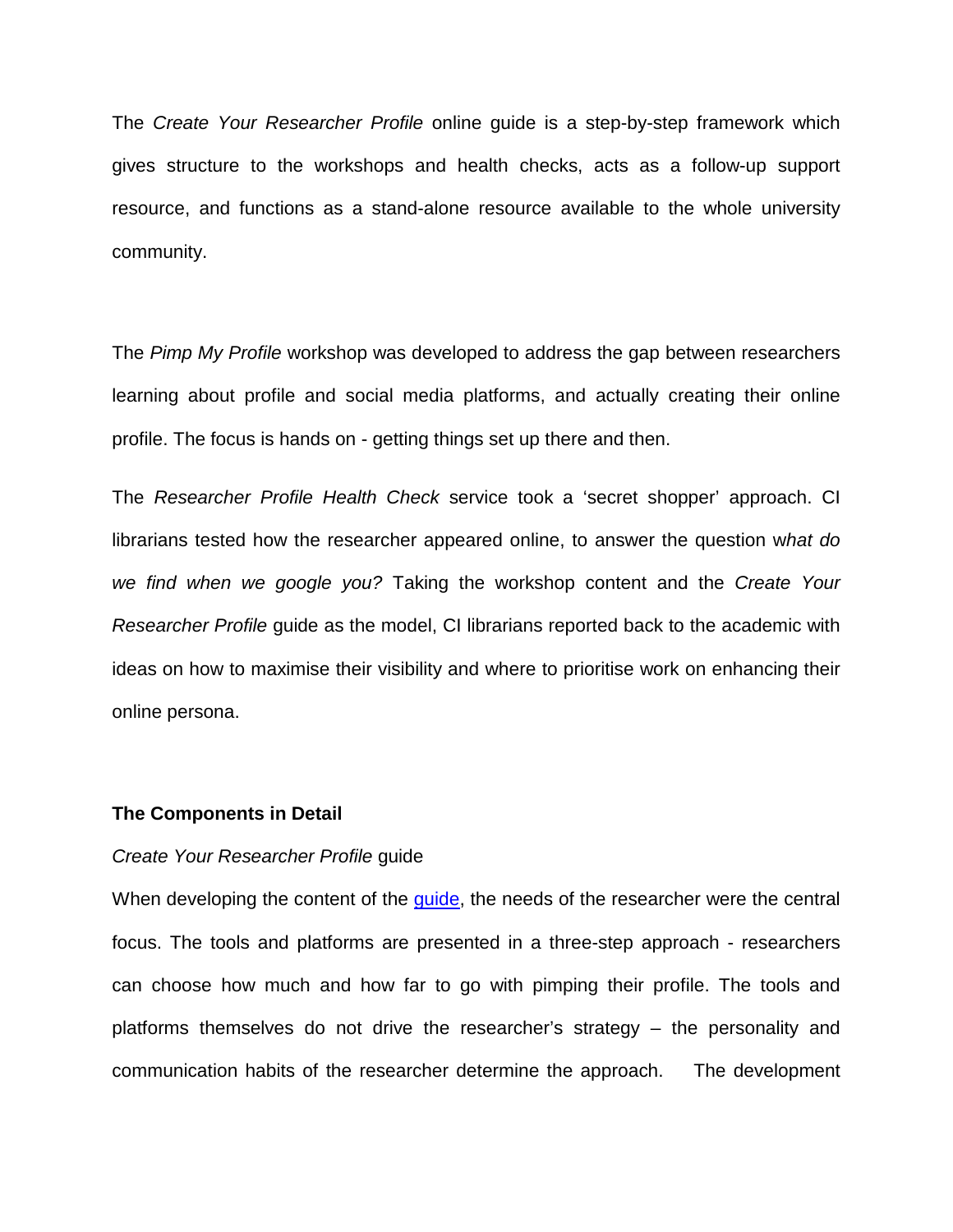team considered *what do researchers most often do?* and *how can the available tools and platforms help make this activity as visible as possible*? This is in keeping with Professor McNair's comment about exploiting what they already do, and ensures that the researcher is at the centre of the strategy.

The guide is clean and uncluttered, and owes some of its text to the Researcher Profile guide from Utrecht University Library[5](#page-12-0) . The content is divided into stages: the *Bronze* level suggests the essentials that all researchers should have; the *Silver* level builds on these basics, by enhancing the content in selected profiles and building a social media presence; 'going for *Gold'* highlights the tools and services suitable for researchers with wider experience, or those whose discipline areas lend themselves to particular platforms. There is no expectation that this staged progression should be strictly adhered to, and researchers are encouraged to pick and choose those options that best suit where they are in their career and their existing scholarly communication habits.

# *Bronze:*

- *The QUT Staff Profile:* It rises to the top in Google results, is formally branded with the university logo, and presents authoritative information drawn from QUT systems. As the researcher's formal academic persona, it aligns with the static persona described by Marshall (2015).
- *QUT ePrints:* Open access articles give researchers something to tweet and blog about. The resultant traffic to this open access information may then be measured via views and download statistics (Terras, 2012).

<span id="page-12-0"></span><sup>5</sup> [http://libguides.library.uu.nl/researchimpact//profiles](http://libguides.library.uu.nl/researchimpact/profiles)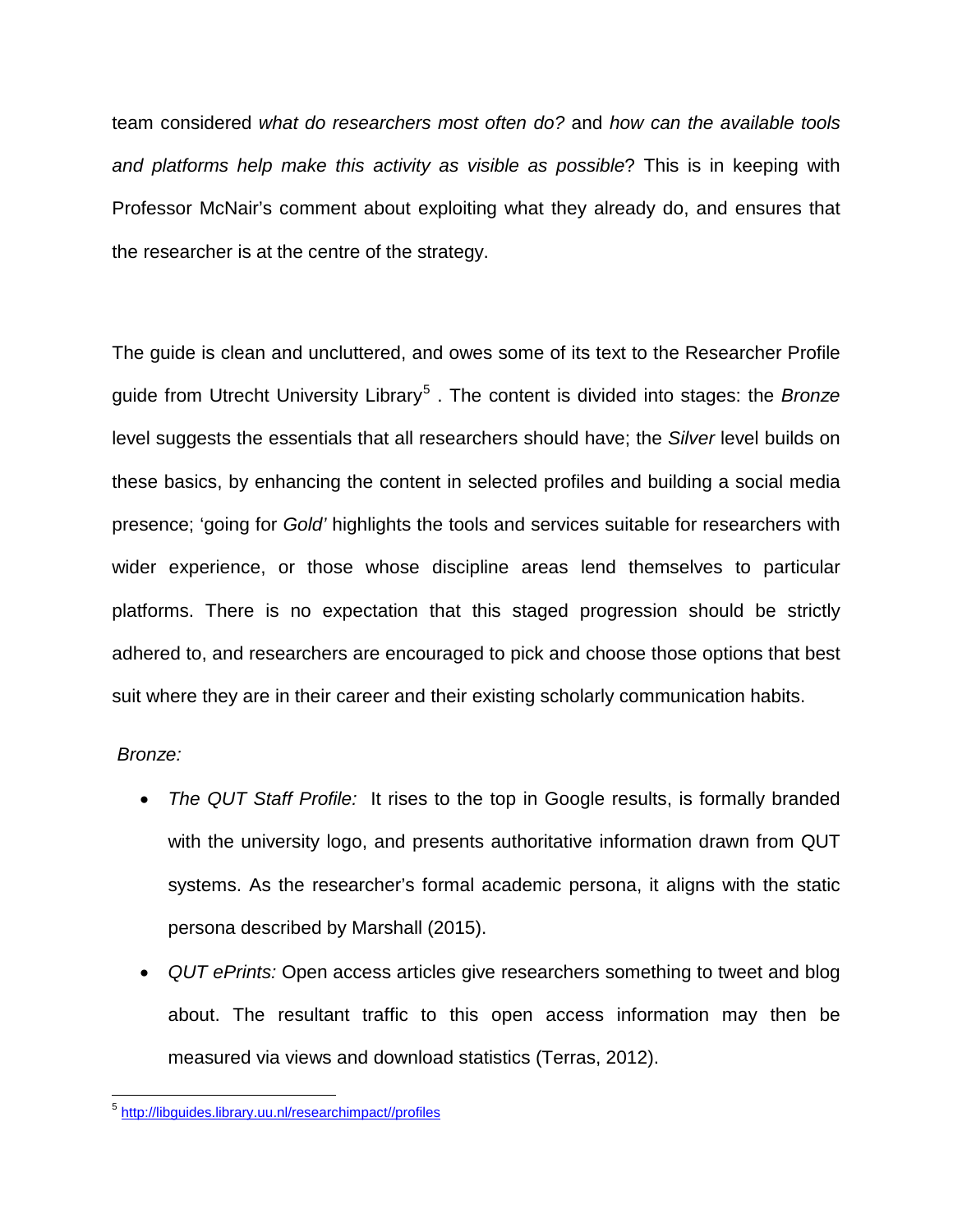- *ORCID:* QUT is implementing ORCID into its systems, and it is a university priority for all academic staff to have one. ORCID is institution neutral, so a researcher's profile exists independently of affiliation and employment status. It comes with profile functionality and researchers are encouraged to enhance that profile - no-one likes to follow a link to an empty profile page.
- *Email signature:* Every email a researcher sends should work hard for them, and make it as easy as possible for potential collaborators to link through to their work. It is another opportunity to drive traffic to other profiles and platforms which combine to create an holistic persona.

## *Silver:*

The next stage emphasises participation in social media and networking to connect with collaborators and community. It suggests building content in existing and additional profiles that enable networking. Researchers are free to decide which tools suit their existing scholarly communication habits or to explore other suggested avenues, with links to succinct explanations of the platforms.

### *Gold:*

Going for *Gold* is about maintenance and sustainability as well as communication, sharing and the mediatisation of the research persona.

• *The Conversation*: "Academic rigour with journalistic flair*"* is the by-line of *The Conversation*. The use of lay summaries and plain language enables nonscholars and scholars from other disciplines to quickly enter the researcher's world. Lay summaries are eminently tweetable. Platforms like The Conversation also provide author profiles and social media functionality.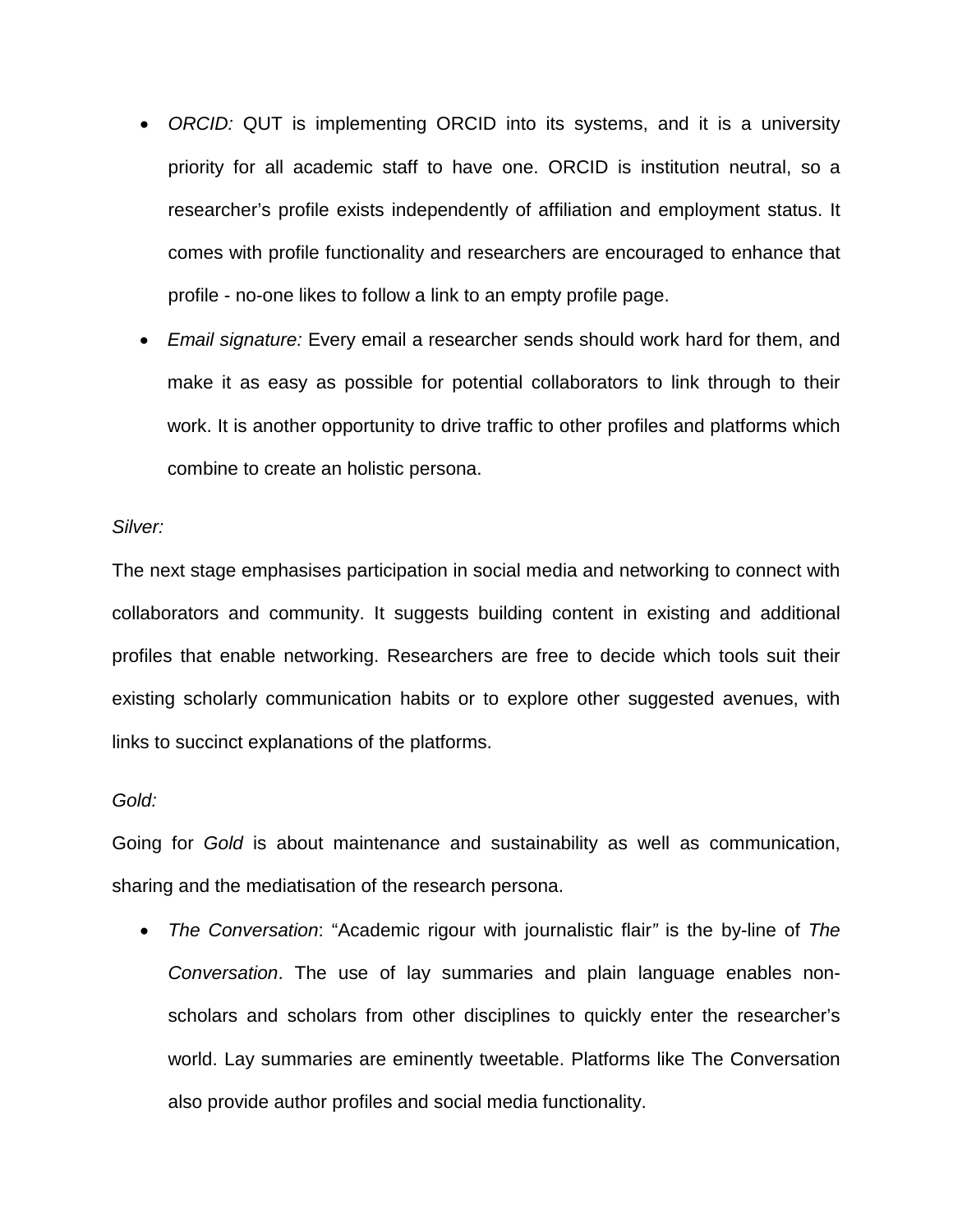- *Kudos:* Kudos assists researchers in translating their research into plain language. These lay summaries can be attached to the full papers, blogged, and added to QUT ePrints and tweeted. Easy to read summaries can drive traffic to the full papers.
- *Expert Guide:* The Expert Guide makes it easy for journalists to find reliable and expert sources for interviews, without needing to trawl individual university expert lists. The Expert Guide is a platform by which the researcher can develop their mediatised self (Marshall, 2015).
- *Sharing data:* Sharing data has been proven to boost citations, as well as increase collaboration opportunities (Piwowar, Day, & Fridsma, 2007).
- *Publons:* Publons contributes to a researcher's persona as 'expert'. The researcher volunteers their expertise to provide a scholarly service that is rarely rewarded or counted by existing metrics. Publons addresses this gap.

# *Pimp my Profile Workshop*

The workshop sets the context for participants, and puts the strategy into practice – with the online guide functioning as both a help resource for participants and as a lesson plan for facilitators. All researchers leave the workshop having achieved most of the tasks indicated for *Bronze* and *Silver*, and they also develop a strategy for immediate follow up. Participants write a to-do list for themselves which CI librarians mail to them after two months, with an invitation for follow-up assistance.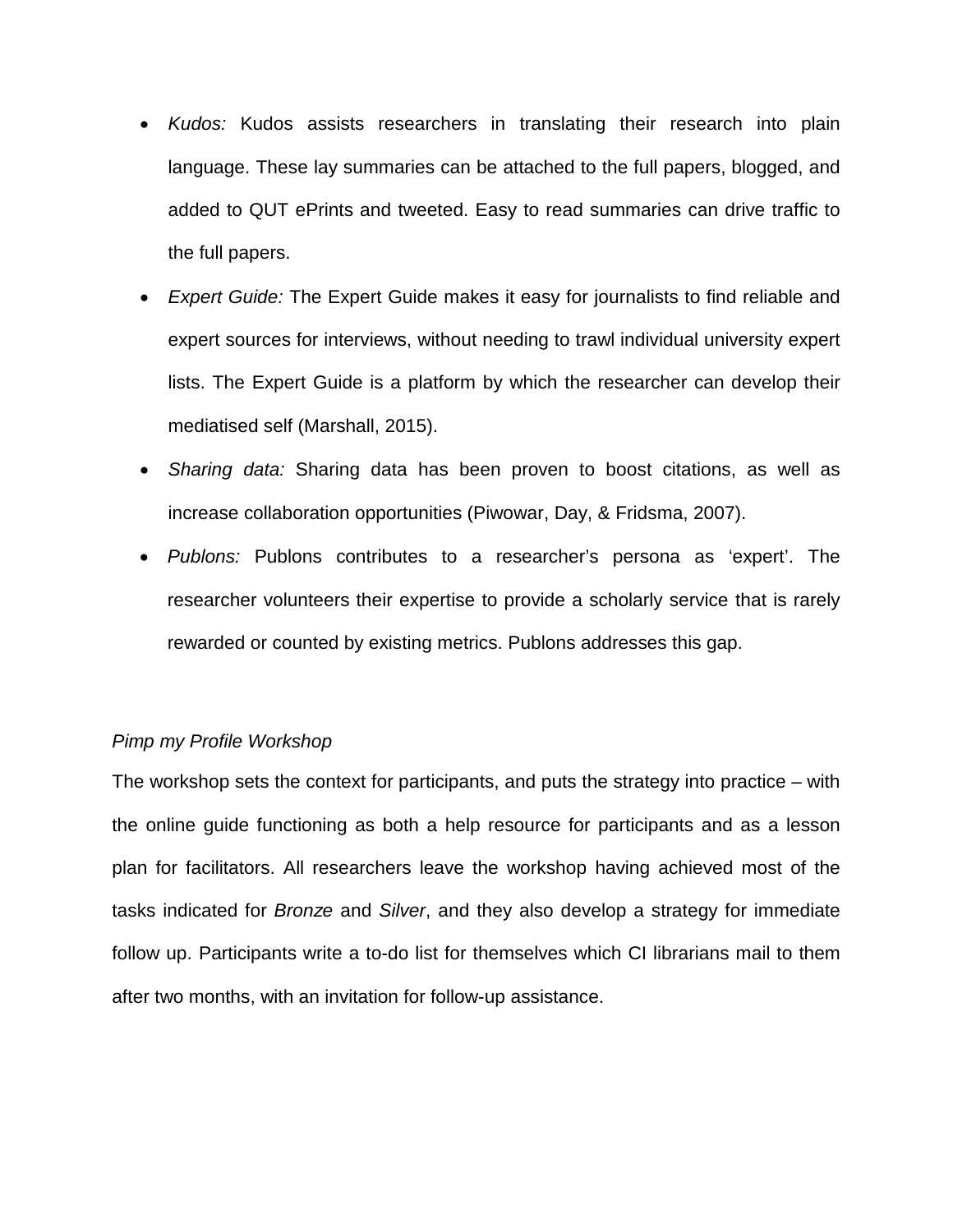*Pimp my Profile Lite* workshops are scheduled in discipline meeting time, supported by Research Leaders and Heads of Discipline. All researchers of a discipline create or review their essential profiles and research identifiers, and develop a strategy for sustainable maintenance and enhancement of their online persona. The specific research flavour of each discipline drives which tools, communication strategies and profile platforms are a 'fit' for each individual – some tools are appropriately 'one size fits all', while others are brought together in a mix and match approach, with the CI librarians advising on the fly.

A key point made in the workshops, is that any one tool has to work hard for the researcher. Each social media platform has its own culture (Cann, et al., 2011, p. 23; Goss, Suttor, & Edith Cowan University, 2013), which offers the advantages of achieving a wide reach, but also demands that the researcher suit their voice to the culture of the platform. For instance, one's presence on Twitter will have a different tone to one's presence on LinkedIn, which is why the emphasis is on creating a 'persona', not just profiles.

#### *Researcher Profile Health Check* service

The participants in the health checks are either self-selected, having heard of the initiative and wanting to be pimped, or are referred as priority people by the CI Research Leaders.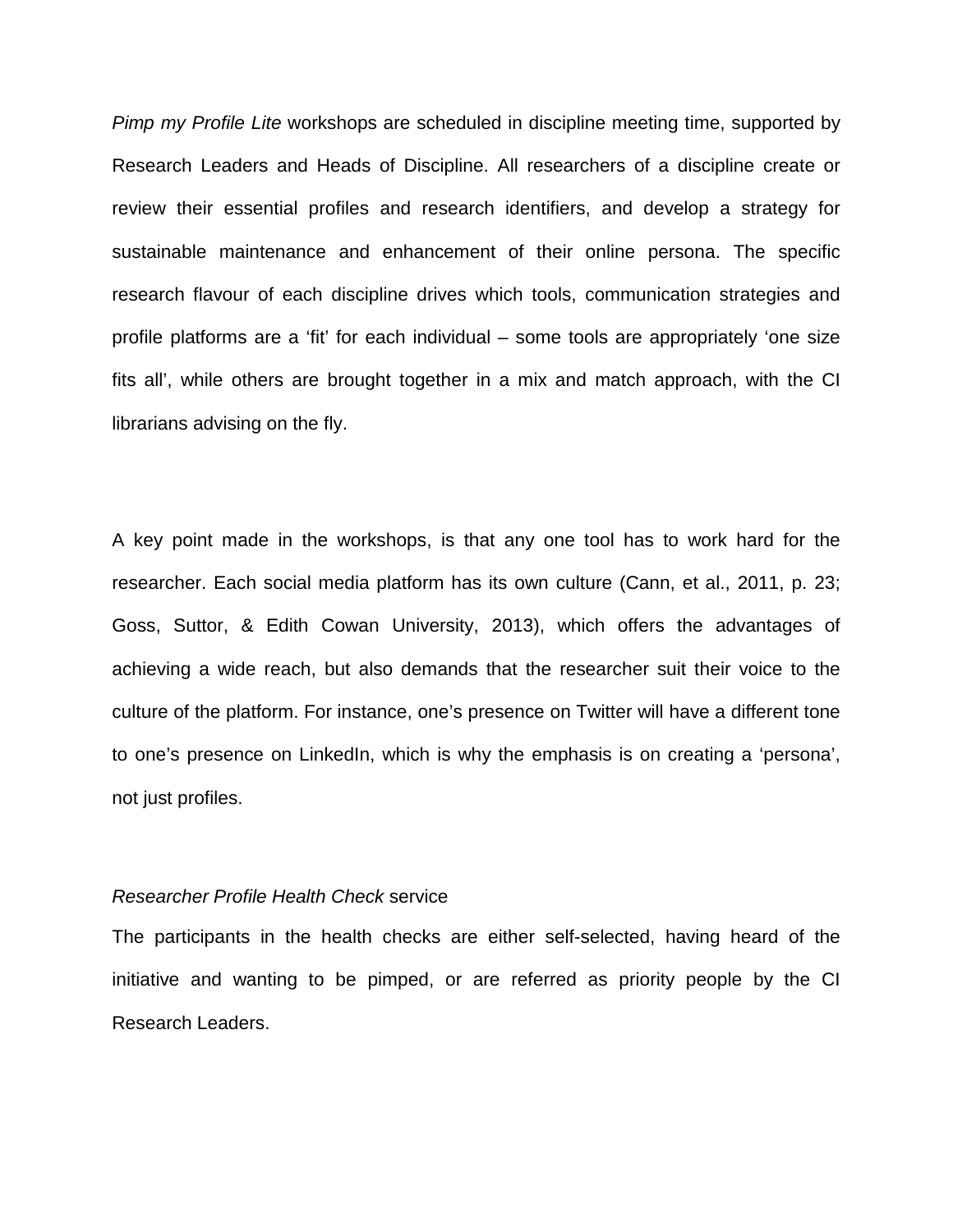The CI librarians google each researcher as would a potential employer (Bradshaw, 2013), and identify what profiles and other sites are prominent or absent in the search results. From this, the librarians form an impression of how visible the researcher is and whether they have a strong persona across platforms.

The information found is also checked for currency and consistency. The online guide provides the framework and priorities for the feedback. A short 'report' is emailed to the researchers, accompanied by an invitation to make an appointment to work with their librarian on their various profiles.

## **Effectiveness of** *Pimp my Profile* **and the** *Researcher Profile Health Check*

Is the *Pimp my Profile* initiative working? Given that it takes a little time to develop an online academic persona and generate follow-on activity, gathering of evaluation data will be delayed until a critical mass of CI researchers have taken part in the programme. Also, a review of the literature did not identify a methodology which would rigorously measure the effectiveness of an online persona comprised of multiple platforms and engagement practices.

However, feedback from participants, continued endorsement by the CI faculty and uptake of the initiatives amongst the wider university community are indicators that the strategy is considered worthwhile.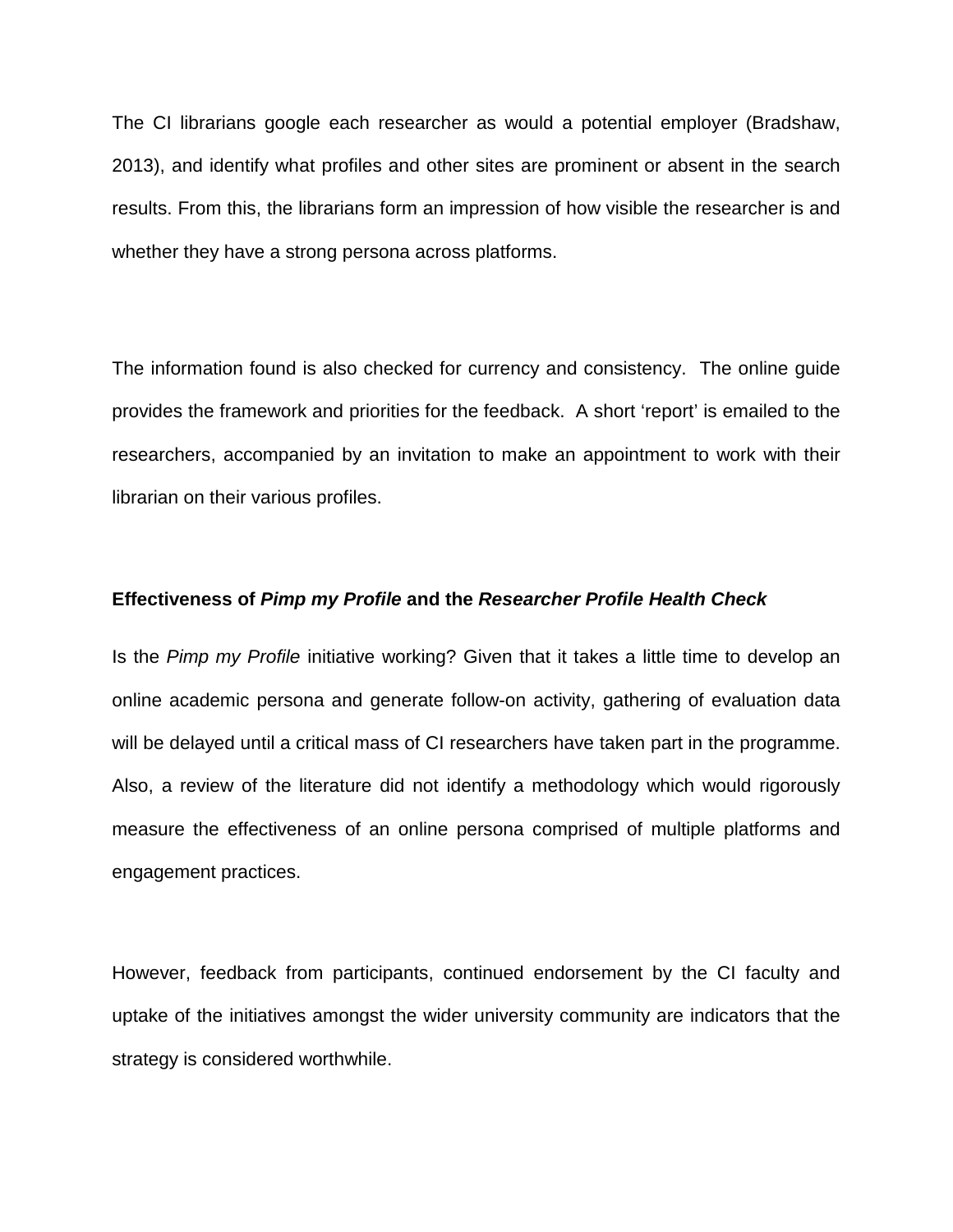## Re: *Pimp my Profile*

It was also noted that inclusion of ORCIDs on other forms of academic writing, such as pieces in *The Conversation*, has a significant impact on AltMetrics, and hence on both individual and institutional citation data. So the *Pimp My Profile* initiative … needs to be revisited for 2016. With the revised definition of Active Researcher, there are a wider range of faculty stakeholders with an interest in scholarly profiles. *[Personal communication]*

*Professor Terry Flew. Assistant Dean - Research and International Engagement. Creative Industries Faculty.* 

CI Research Leaders anecdotally report that they and other members of staff who have pimped their profiles are receiving increased traffic to their research outputs, contacts from international collaborators, invitations to present or be interviewed, and enquiries from potential students.

# Re: *Researcher Health Check*

I actually thought that my digital profile and QUT staff profile were quite sophisticated and up-to-date. I asked for a profile 'health check' out of curiosity to double check I hadn't missed anything and I was genuinely surprised when I discovered how underdeveloped, how out-of-date, and how clunky my digital profile was. My online presence was missing important information, my biography was unnecessarily long and difficult to follow, key profiling tools were not talking to each other or were only partially set up, and a good portion of my publications were not available in ORCID or Academia.edu. Frankly I was quite embarrassed at how unrepresentative my staff profile was relative to how much work I've actually done and how much work was not being acknowledged. Since the Health Check, it feels as though I have had a lot more correspondence with both national and international scholars in the field.

*[Personal communication]*

*Dr. Mark Ryan Research Leader: Entertainment and Creative Arts*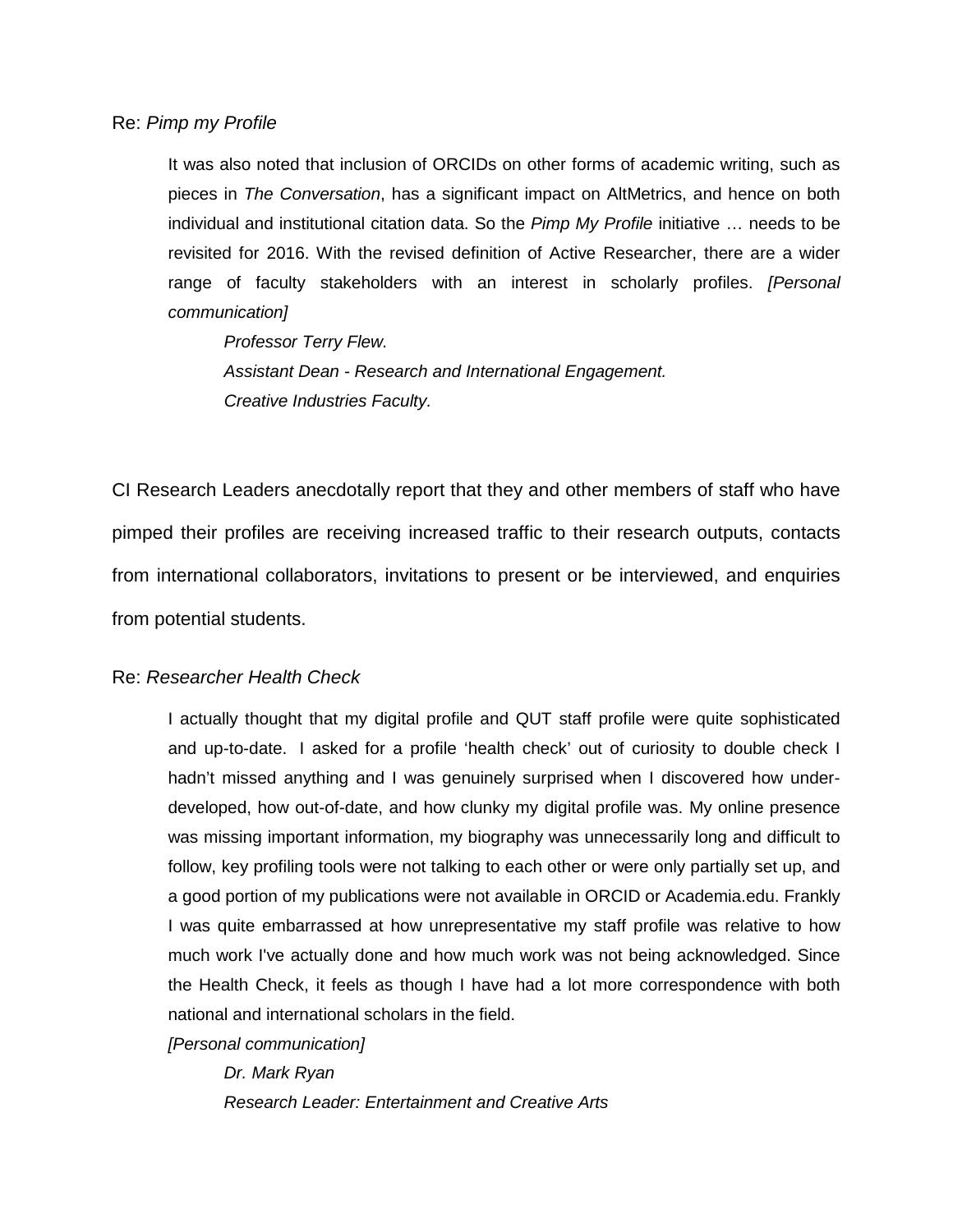*Senior Lecturer- Film, Screen and Animation.* 

In April 2016, *Pimp my Profile* workshops were delivered as part of QUT's Graduate Certificate in Academic Practice (GCAP). In May 2016, workshops and seminar presentations were delivered as part of the programme for the 2016 cohort of Early Career Academic Development (ECARD) Programme, whose participants are drawn from all faculty areas at QUT. This programme is run out of the Division of Research and Commercialisation, under the leadership of the Dean of Research & Research Training.

In May (and September 2016), a presentation version of the *Pimp my Profile* workshop was included in the regular authorship and publishing seminar coordinated by the university's Office of Research Integrity and Ethics (OREI). Based on this exposure, other faculties have enquired about the initiative and are making contact with their library liaison teams to implement their own faculty-specific versions of the initiative. The library's central Research Support Team re-badged the *Pimp my Profile* workshop as *Be Visible or Vanish*, and now offers it as an ongoing option, replacing the original *Using Social Media for your Research* programme which was in use up until late 2015. At this time, the *Create your Researcher Profile* guide was linked from the central research support pages on the library's website.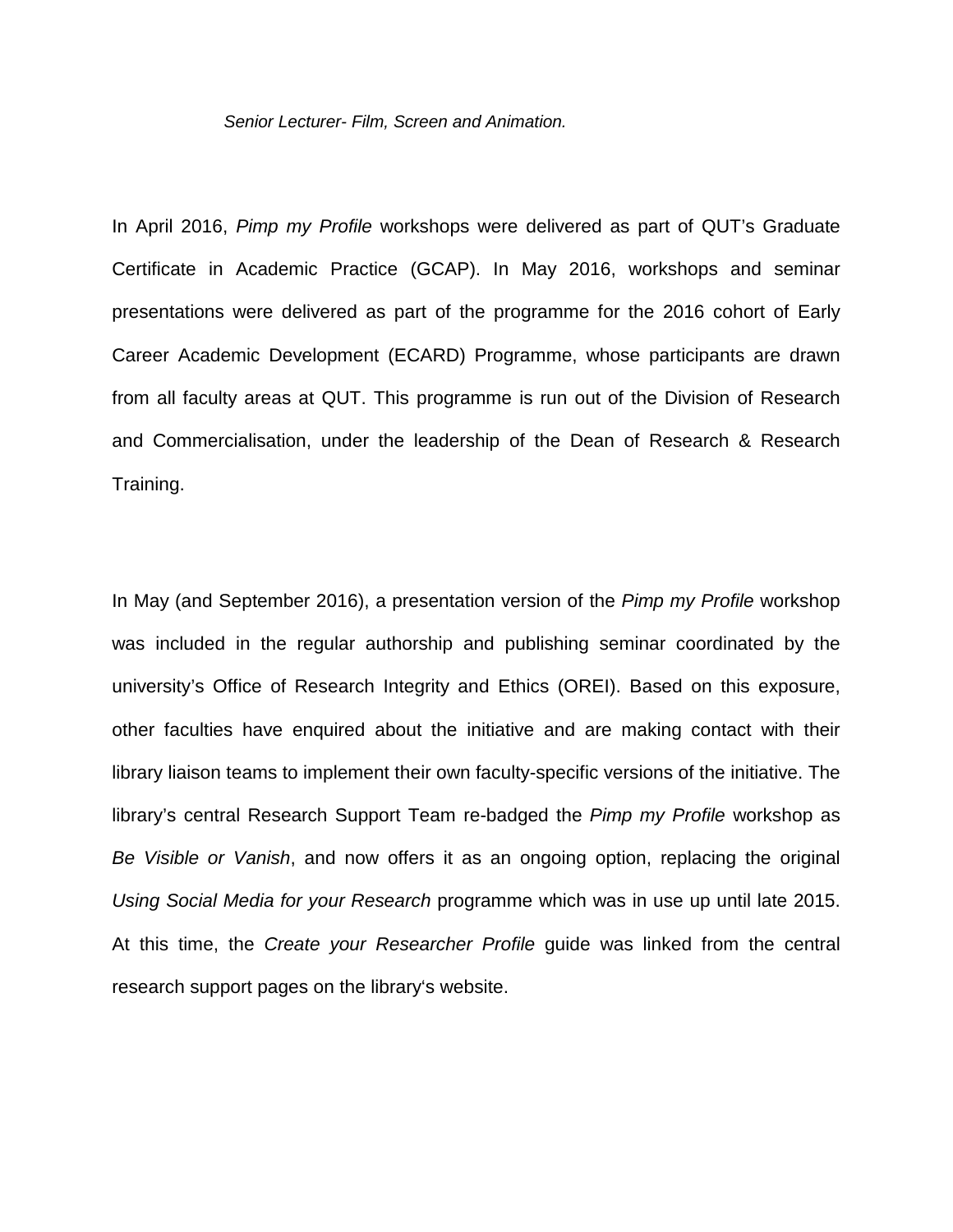#### **Outcomes for the Library**

The CI library liaison team is known for its close and collegial relationship with the faculty, developed over many years. However, the faculty's Research Leaders acknowledged that even this established relationship has grown closer in the last 12 months, since the roll-out of the *Pimp my Profile* initiatives. Dr. Donna Hancox, Research Quality Director, describes the CI librarians as "part of the faculty" and contributing directly to the development of the faculty's research culture (personal communication with the authors).

As an immediate outcome, the CI librarians are further collaborating with the Research Leaders to progress the current initiatives and develop additional approaches, confident in the knowledge that these activities will be embedded into the existing research support strategies of the faculty. This endorsement of the library as an integral part of faculty research strategy dissolves any residual communication and awareness barriers and essentially gives the CI librarians an 'access all areas' pass into research support activities across all disciplines. The CI library liaison team is in an exceptional position to make a real difference to faculty's transformation of its scholarly communication culture.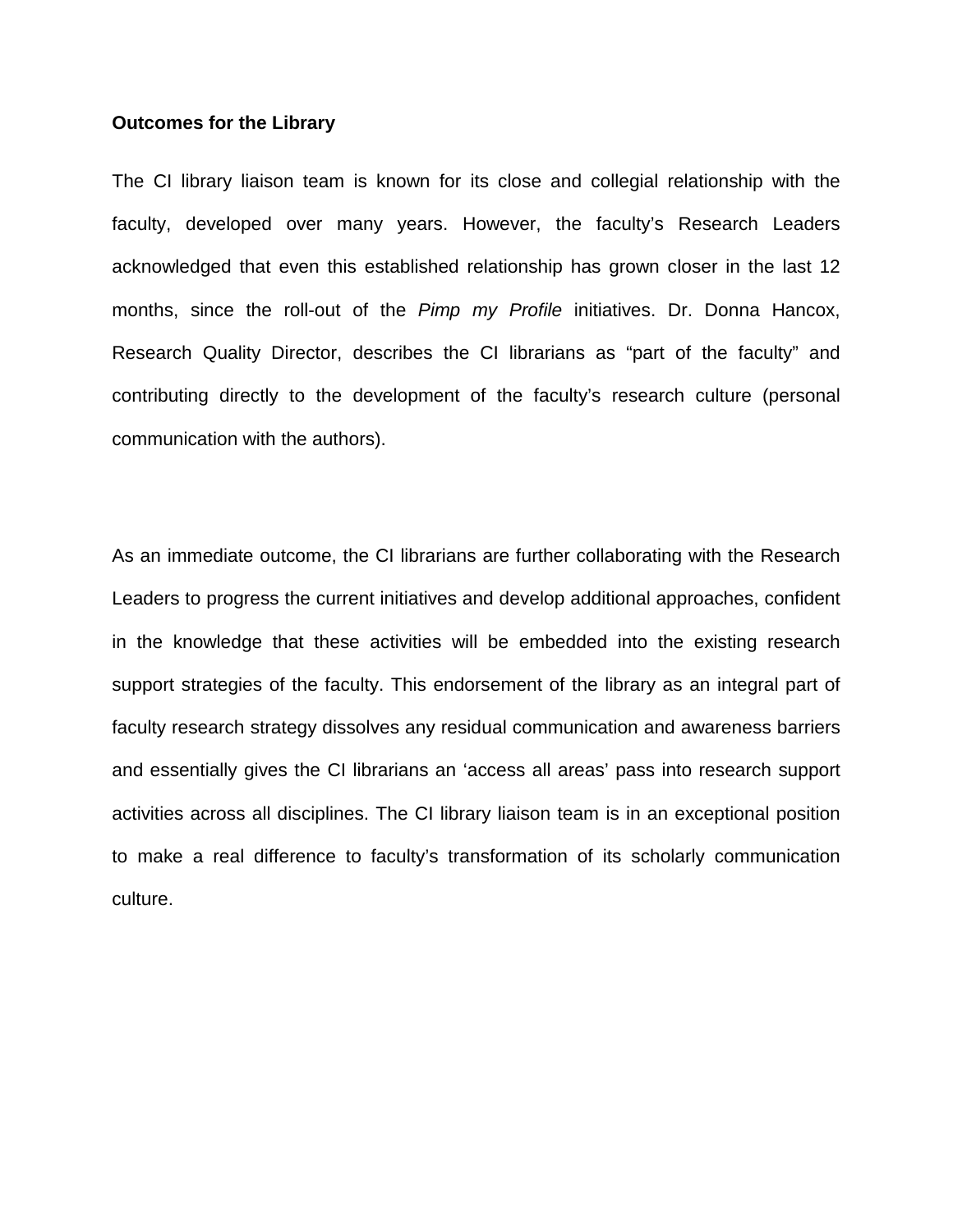## **The Next Phase**

The *Pimp my Profile* initiative will continue during 2016, with *Pimp my Profile Lite* workshops delivered within existing discipline meetings, and *Researcher Profile Health Checks* being offered to prioritised researchers.

Sustainability will become a challenge, for both the faculty and the library. Researchers must feel that maintaining their online persona is achievable (Bik & Goldstein, 2013), so advising researchers how to strategise and prioritise will remain an important theme of research support activities. For the CI library liaison team, balancing the personalised service against a sustainable workload is an issue. If this tension is not planned for and the expectations of both faculty and library managed, the initiatives may lose momentum and credibility.

Faculty Research Leaders are interested in delving further behind the scenes of the tools – to find out how they work, in order to maximise their impact on researchers' visibility and association with 'quality'. For instance, in a conversation with the authors, Dr. Ryan said that the next phase would involve helping researchers to fully understand which metrics tools give best performance measures relative to a particular field, as well as implementing procedures which ensure that individual research outputs are as comprehensively indexed as possible, in the tools most appropriate for the discipline area. What is needed, he said, is 'more intel' into what is the best platform for each discipline. The tools which researchers are using now to pimp their profiles will not be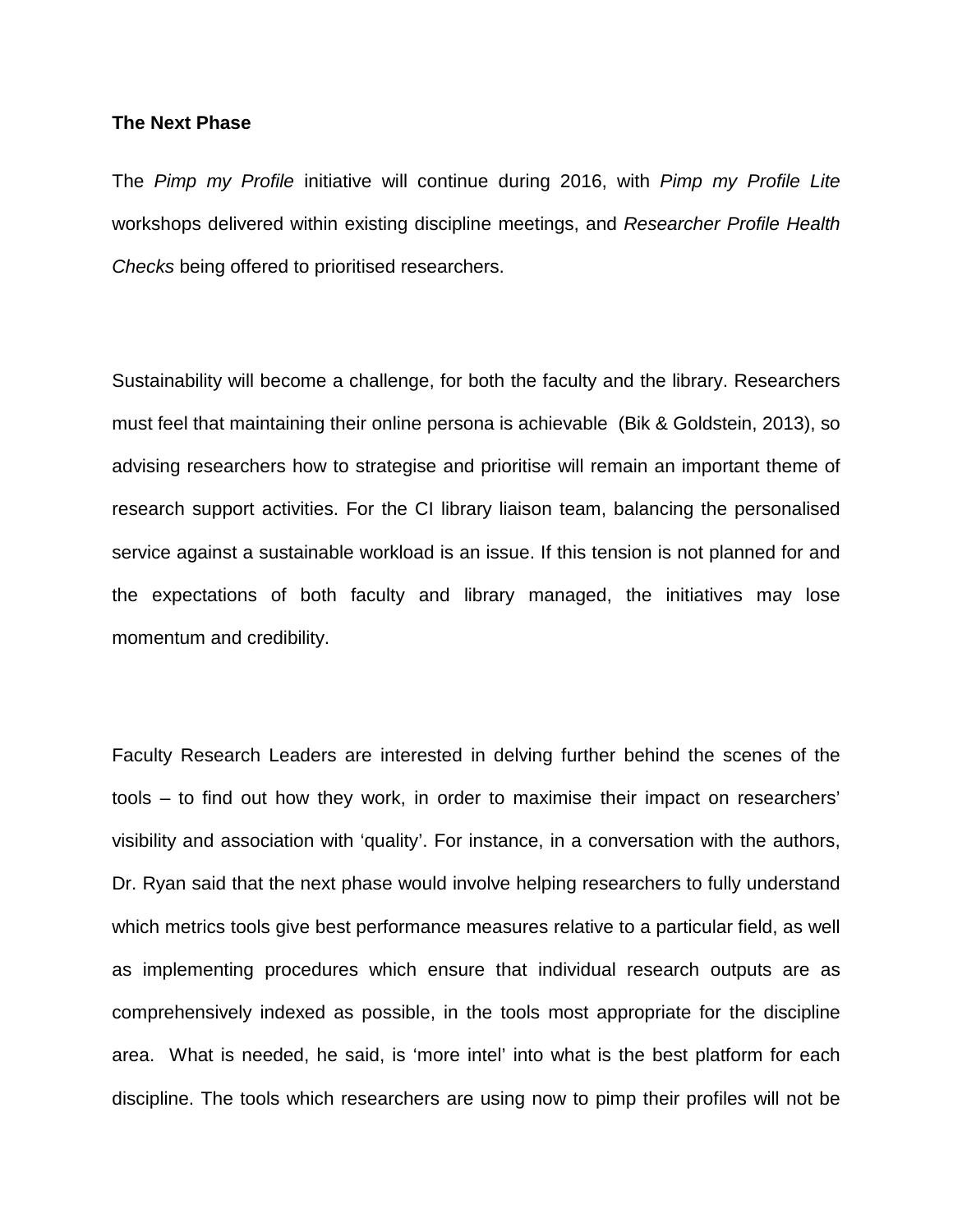tools of choice in two years' time. Dr. Ryan sees a role for the CI library liaison team in investigating, strategising and communicating this intel in a way which supports researchers to make informed choices in order to maximise the visibility of their scholarly communications.

Dr. Hancox is focussing on the quality of scholarly communications, and the 'fit' of particular publishing avenues with the publishing and dissemination cultures of each of the disciplines. This is part of a top-level strategy to transform the publishing culture of the faculty; one in which the CI library liaison team, through its close collaborative relationship with the faculty Research Leaders, is able to play an impactful role.

#### **Conclusion**

University library guidance and support around research profiles tends to focus on metrics and profiling tools, rather than considering the researcher's profile as an holistic persona. The *Pimp my Profile* initiative was developed by the CI librarians in collaboration with the Research Leaders in the faculty, whose strategic vision was to develop the online visibility of the faculty's researchers and its research brand. The initiative is successful because it was collaboratively developed to meet the specific needs of the faculty, and was thus 'owned' by the faculty. The CI library liaison team leveraged its existing good relationship with the faculty to assume a position of partner in research support, and by so doing has enhanced its profile further, cemented its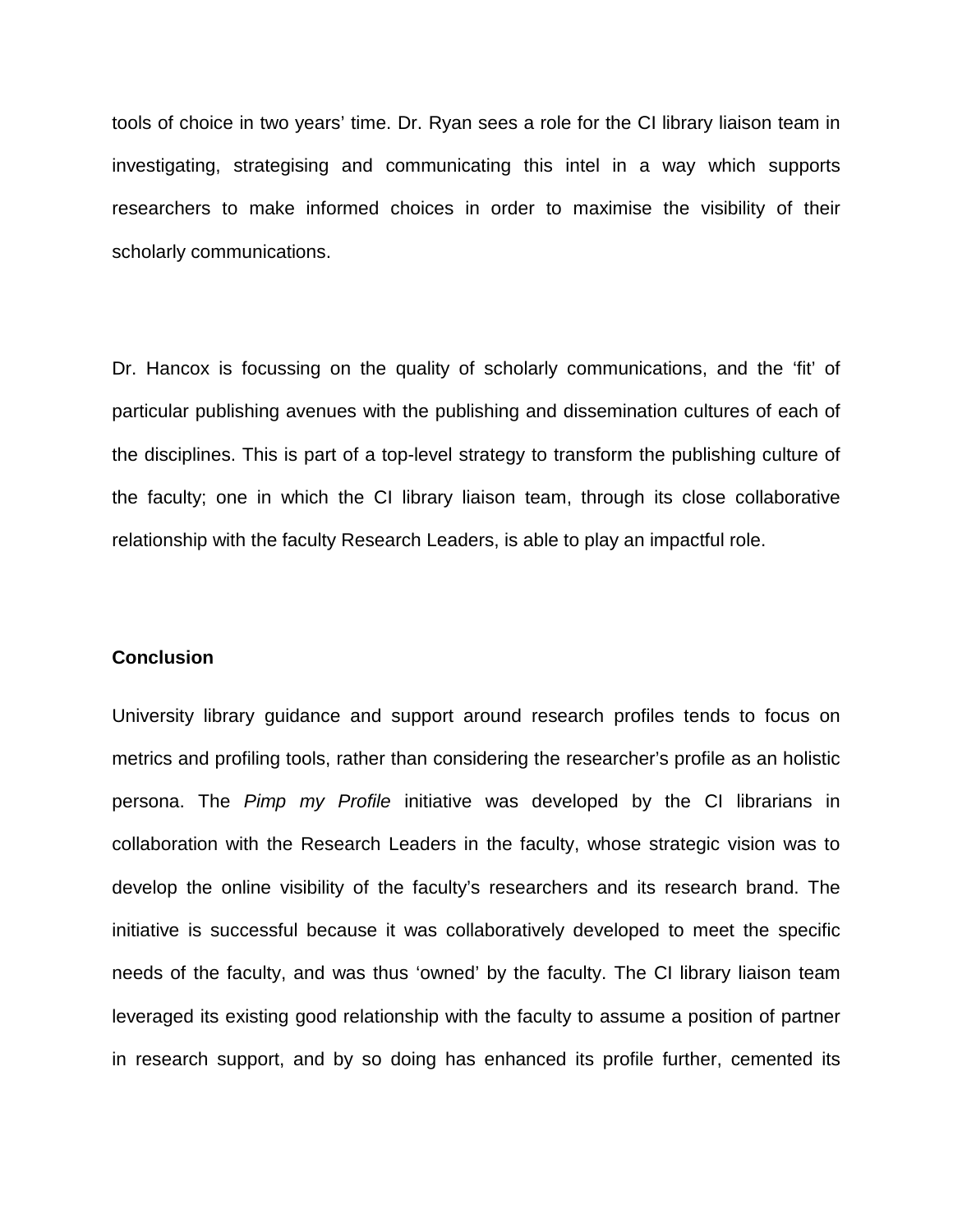reputation as a knowledgeable and useful resource, and is considered to be an integral part of the faculty's research culture.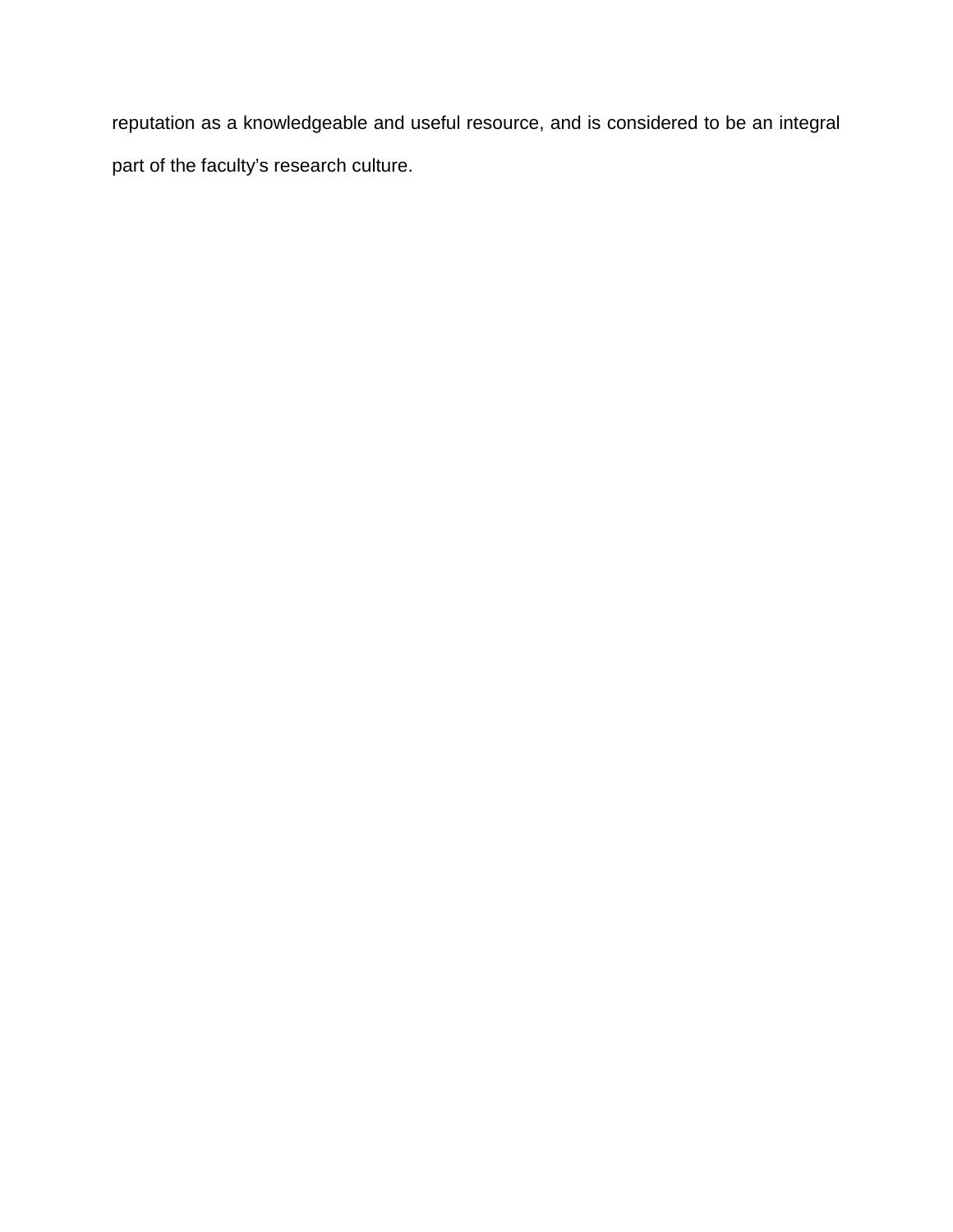# References

Bik, H., & Goldstein, M. (2013). An introduction to social media for scientists. *PLoS Biology, 11*(4). doi:10.1371/journal.pbio.1001535

Bradshaw, C. (2013, 31 January). Why every scientist needs an online profile. *ConservationBytes.com*. Retrieved 22 May, 2016 from http://archive-com-2014.com/com/c/2014-07-15\_4290422\_16/The-extinction-vortex-ConservationBytes-com/

Burton, J., Farrelly, K., Papa, L., & University of Western Australia. (2015). *Using social media to increase your research impact*. [Presentation document]. Retrieved 28 April 2016, from http://www.researchweek.uwa.edu.au/wpcontent/uploads/2015/06/Using-Social-Media-to-Increase-Impact-UWAResearchWeek.pdf

Busch, C., Taylor, D., Salvadore, M., Fransen, C., Croce, S., Patel, N., . . . Sjostedt, P. (2015). *The leading edge: Developing a multichannel approach to measuring reach in medical publication*. Paper presented at 11th annual meeting of the International Society for Medical Publication Professionals, Arlington, VA. Retrieved 24 May, 2016 from http://www.ismpp.org/assets/docs/Education/AnnualMeeting/11thAM/Posters/17\_ busch\_ismpp11am\_poster.pdf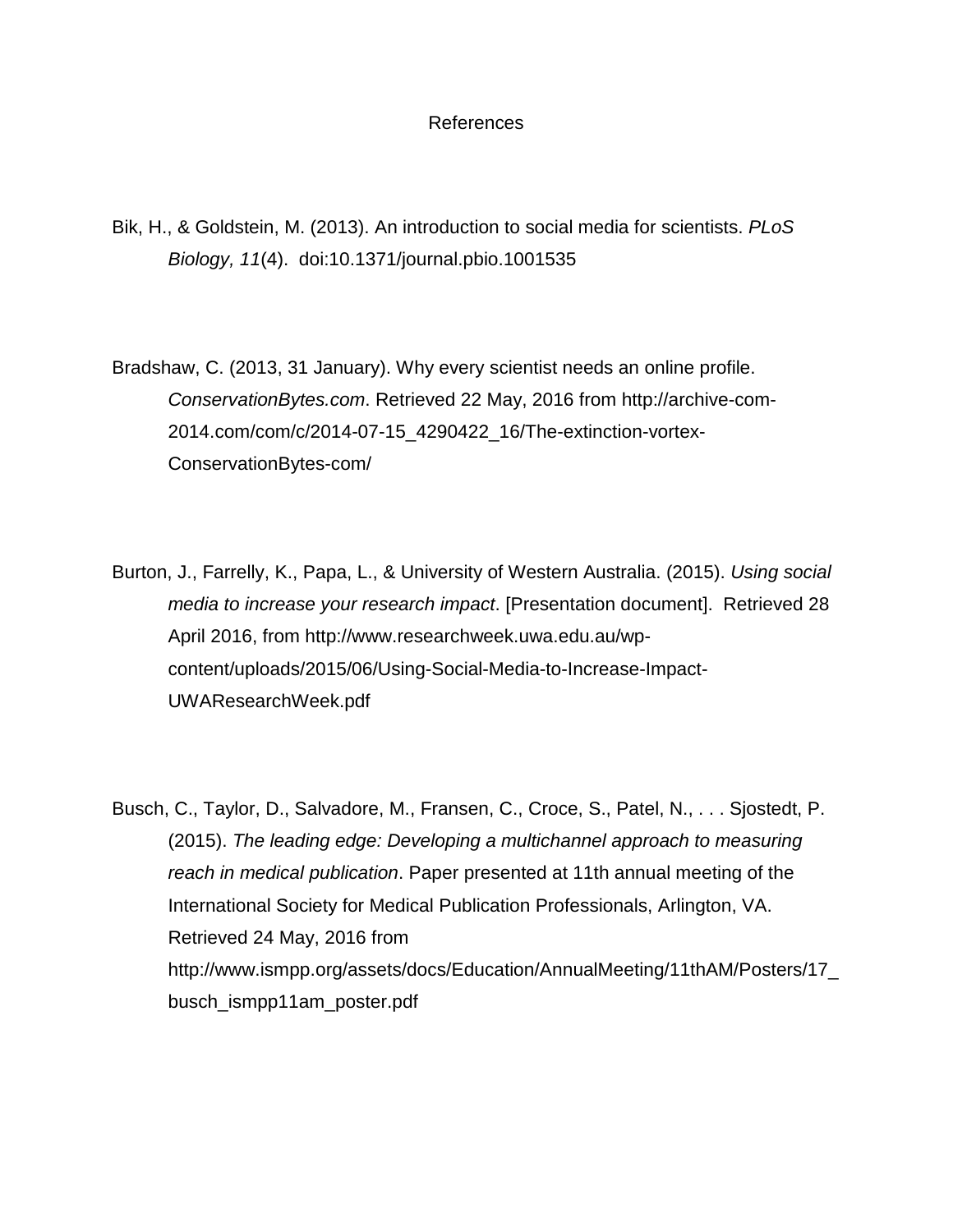- Cann, A., Dimitriou, K., & Hooley, T. (2011). *Social media: A guide for researchers*. University of Leicester. Leicester. Retrieved 27 May, 2016, from www.rin.ac.uk/social-media-guide
- Dunleavy, P. (2015, 12 January). Shorter, better, faster, free: Academic blogging changes the nature of research. *Connecting Social Scientists*. Retrieved 15 May, 2016 from http://www.esocsci.org.nz/shorter-better-faster-free-academicbloggging/
- Dunleavy, P., & Gilson, C. (2012, 24 February). Five minutes with Patrick Dunleavy and Chris Gilson: "Blogging is quite simply, one of the most important things that an academic should be doing right now". *The Impact Blog*. Retrieved 16 May, 2016 from http://blogs.lse.ac.uk/impactofsocialsciences/2012/02/24/five-minutespatrick-dunleavy-chris-gilson/
- Ensor, J. (2014, 22 April). University metrics keep academics in their ivory towers. *The Conversation*. Retrieved 6 May 2016 from https://theconversation.com/universitymetrics-keep-academics-in-their-ivory-towers-25534
- Goss, J., Suttor, N., & Edith Cowan University. (2013). *Getting found: Using social media to build your research profile*. [Presentation document]. Retrieved 27 May, 2016, from http://ro.ecu.edu.au/creswk/60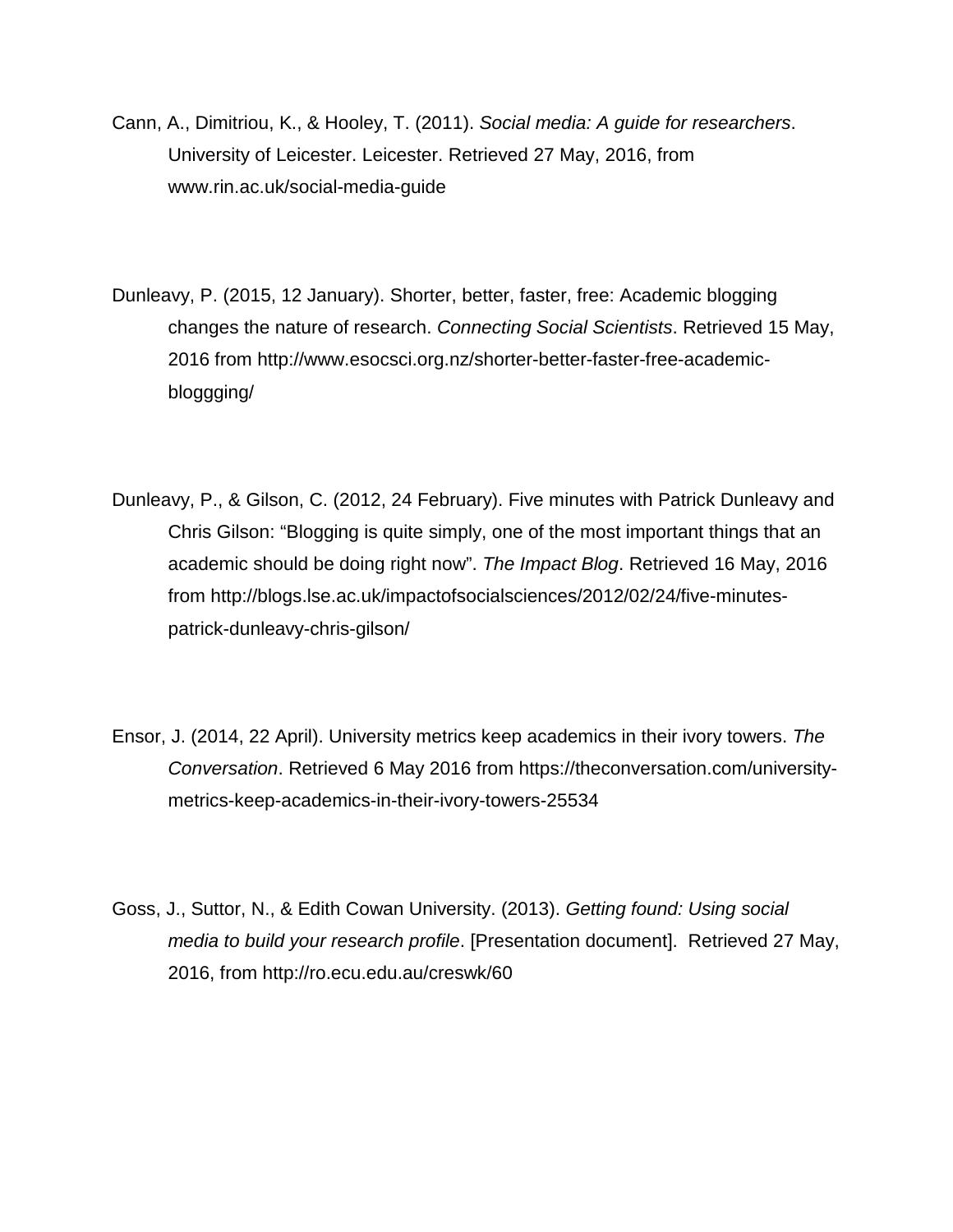- Konkiel, S. (2016, 19 January). Altmetrics for the humanities: Disciplines, output types, and discovery. *Altmetric blog*. Retrieved 30 May, 2016 from https://www.altmetric.com/blog/altmetrics-humanities-figshare-study/
- Lamp, J. (2012). ERA: Eggs and baskets. *Advocate: Newsletter of the National Tertiary Education Union, 19*(3), 20-21.
- Lupton, D. (2014). *Feeling better connected: Academics' use of social media*. Retrieved from https://www.canberra.edu.au/about-uc/faculties/artsdesign/attachments2/pdf/n-and-mrc/Feeling-Better-Connected-report-final.pdf
- Marshall, P. D. (2015). Understanding the emerging contemporary public intellectual: Online academic persona and *The Conversation*. *Media International Australia, Incorporating Culture & Policy*(156), 123-132. doi:10.1177/1329878X1515600114
- Más-Bleda, A., & Aguillo, I. (2013). Can a personal website be useful as an information source to assess individual scientists? The case of European highly cited researchers. *Scientometrics, 96*(1), 51-67. doi:10.1007/s11192-013-0952-5
- Miah, A. (2014). *Social media and academic life*. Retrieved 26 April, 2016, from http://editorresources.taylorandfrancisgroup.com/wpcontent/uploads/2014/02/Transcript.pdf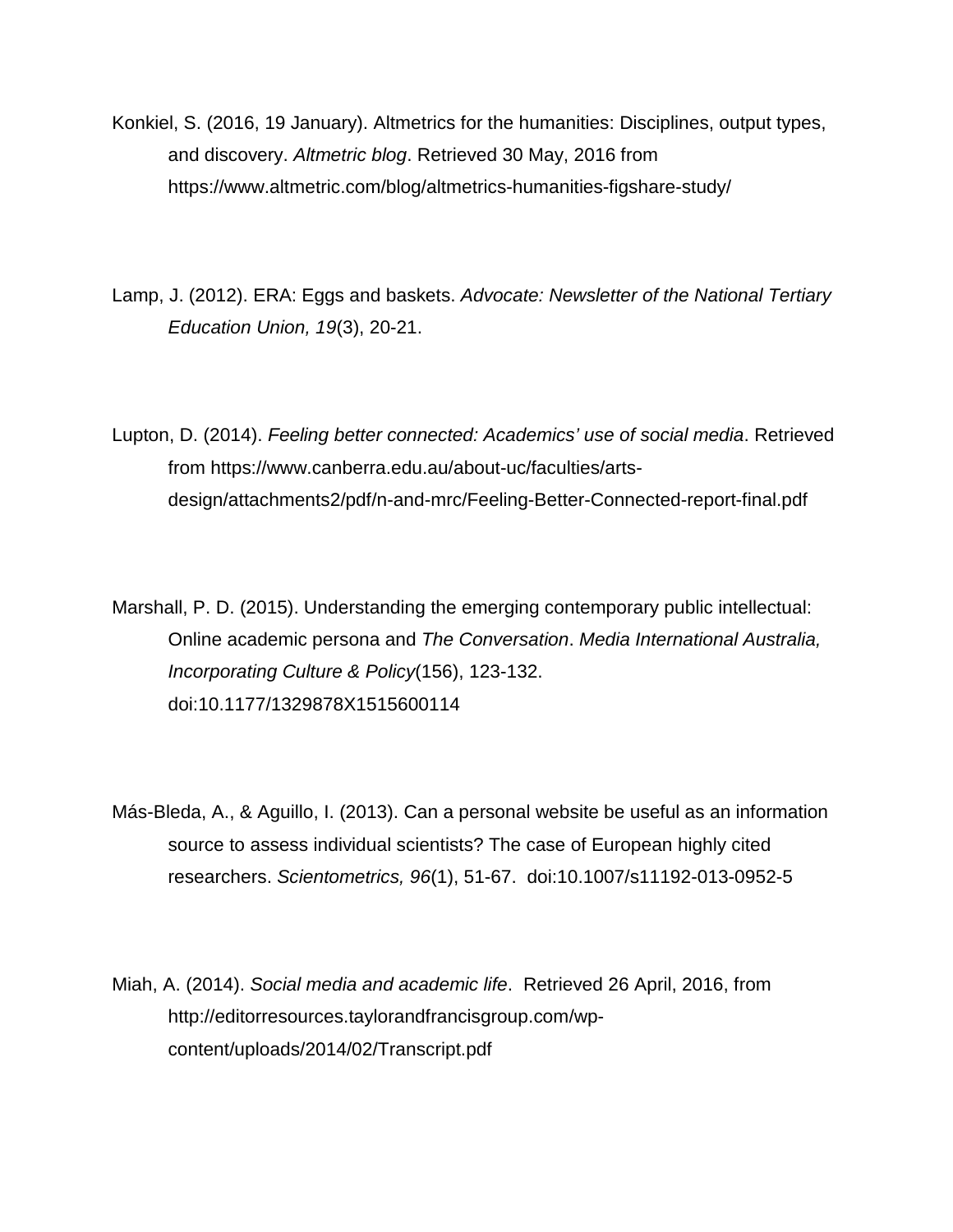National Innovation and Science Agenda: Australian Research Council. (2016). *Engagement and impact assessment consultation paper*. Retrieved 28 May, 2016, from http://www.arc.gov.au/nisa

Piwowar, H., Day, R., & Fridsma, D. (2007). Sharing detailed research data is associated with increased citation rate. *PLoS ONE, 2*(3), e308. doi:10.1371/journal.pone.0000308

Priem, J. (2016). Altmetrics. In B. Cronin & C. Sugimoto (Eds.), *Beyond bibliometrics: Harnessing multidimensional indicators of scholarly intent* (pp. 274-287). Cambridge: MIT Press.

Queensland University of Technology: University Academic Board. (2015). *[Minutes of the meeting held on Friday, 22 May 2015]*. Retrieved 28 May, 2016, from http://www.governance.qut.edu.au/cc/ab/abarchives/ab-minutes-150522.pdf

Richardson, J., Nolan-Brown, T., Loria, P., & Bradbury, S. (2012). Library research support in Queensland: A survey. *Australian Academic and Research Libraries, 43*(4), 258-277. Retrieved 25 May, 2016 from http://eprints.qut.edu.au/57384/

Smith, D. (2015). Are you failing at scientific social media? *EMBO Reports, 17*(5), 617- 780. doi:10.15252/embr.201541782